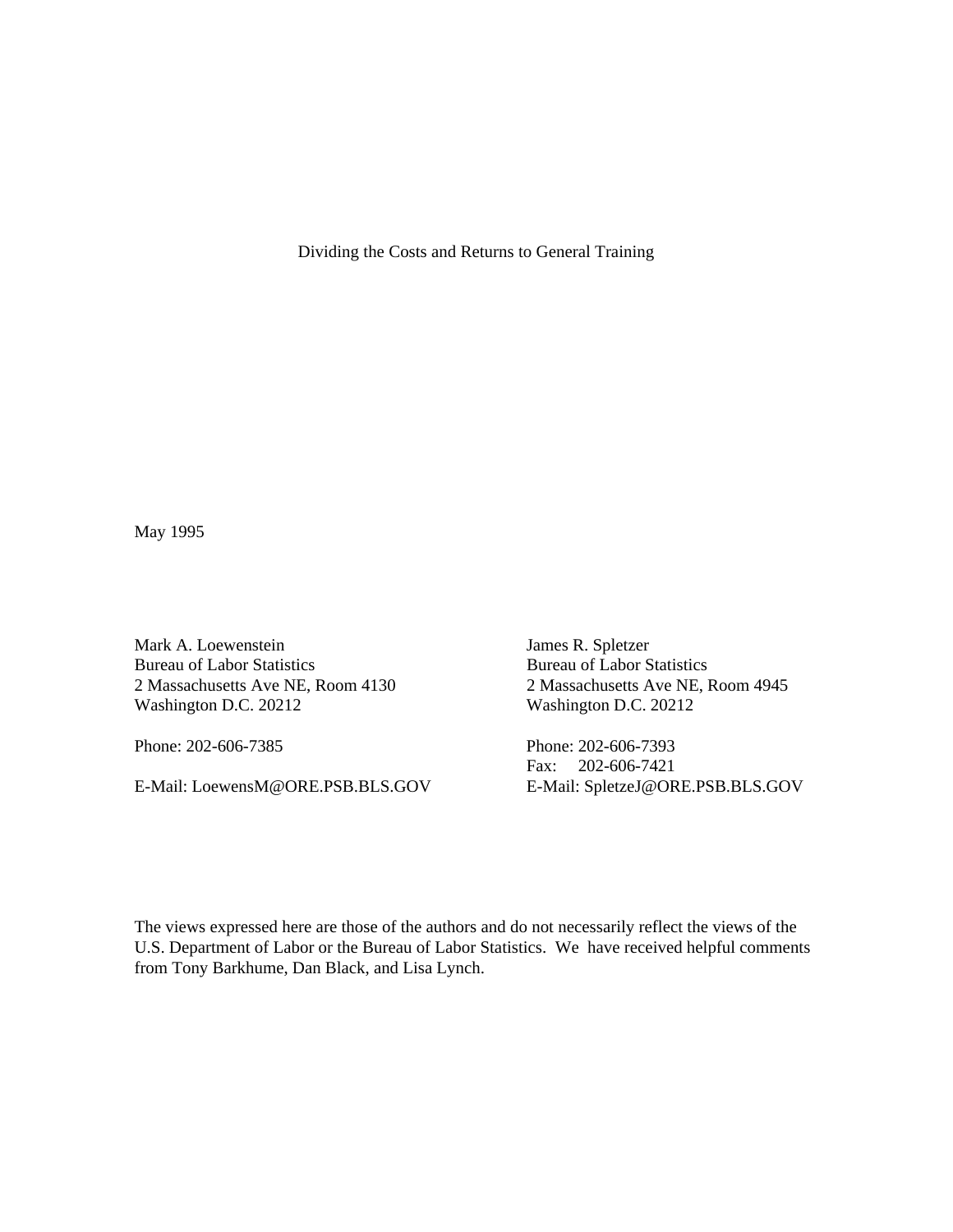## **Abstract**

 Unlike other data sets, recent interviews from the National Longitudinal Survey of Youth obtain information on who bears the explicit costs of training. The data indicate that the employer almost always pays the explicit cost of training that the worker receives on the employer's premises and often pays for the explicit costs of what appears to be off site general training. Furthermore, our wage regressions indicate that completed spells of general training paid for by previous employers have a larger effect on the wage than completed spells of general training paid for by the current employer. While these results are contrary to the conventional human capital model, we present a model that demonstrates how contract enforcement considerations can lead to employers paying for purely general training. An employer in our model offers a future wage guarantee in order to provide an assurance that he will not extract excessive rents from workers who demonstrate by not quitting that they place a relatively high valuation on the employer's job. When this wage guarantee is binding, a small increase in a worker's productivity caused by an increase in his stock of human capital will not cause the employer to pay a higher wage. This sharing of the returns to general training makes the worker less willling to pay for the training by himeself but provides the employer with an incentive to share the cost.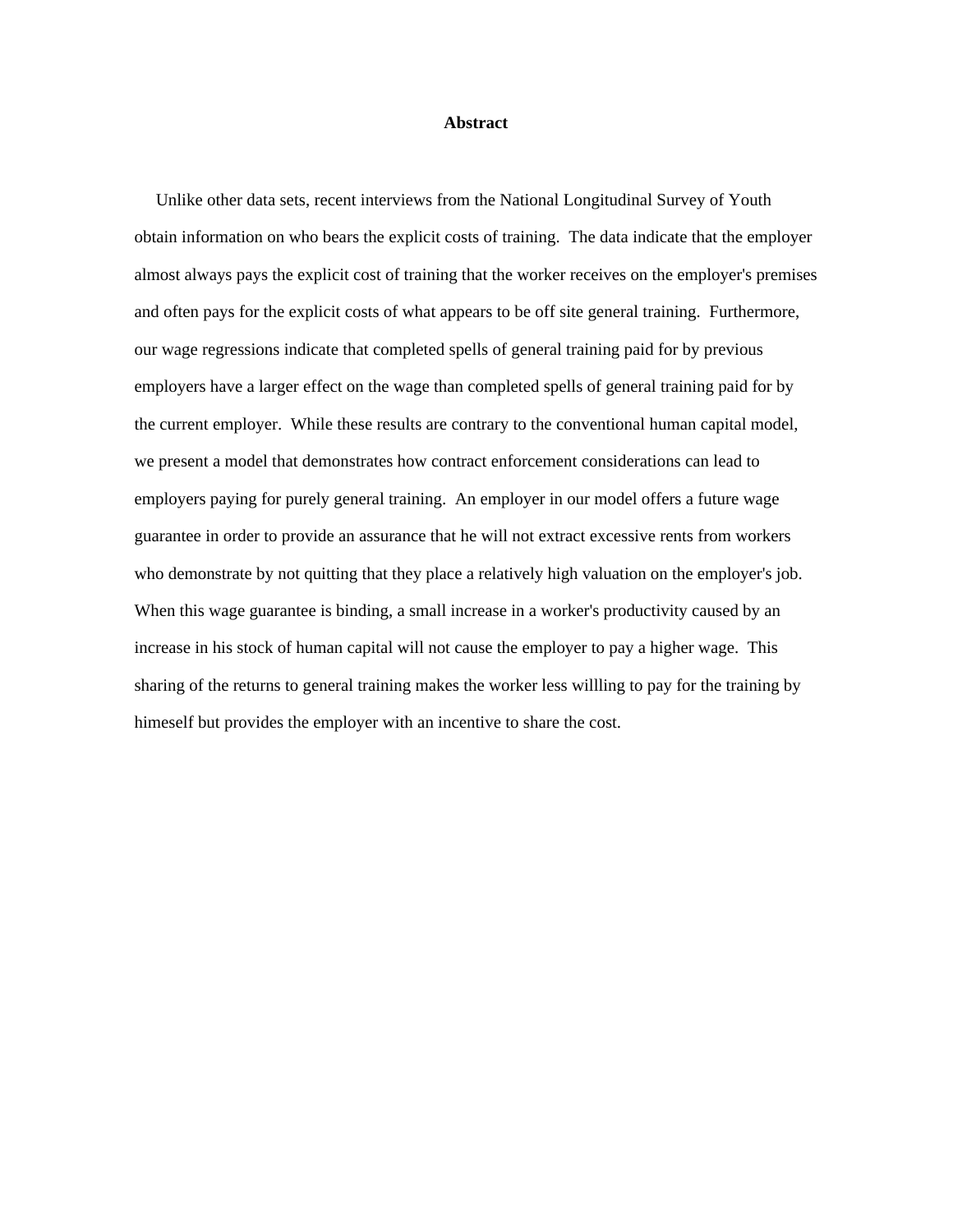## I. *Introduction*

 In a seminal paper, Becker (1962) originally pointed out that the division of the costs and returns to training between an employer and a worker can have important effects on labor turnover. Hashimoto (1981) followed up Becker's discussion by formally determining the division of costs and returns that maximizes the expected value of an employer-worker match. Interestingly, the existing empirical evidence suggests that employers realize an inordinate share of the returns to training. For example, Barron, Berger, and Black (1993), Barron, Black and Loewenstein (1989) and Bishop (1988) find that the impact of an hour of training on productivity growth is about five times as large as the effect on wage growth.

 Given that employers seem to realize most of the returns to training, we would also expect that employers incur most of the costs. Workers can bear the costs of training either explicitly or indirectly in the form of a lower wage. Earlier researchers have not had information on workers' explicit training costs, and thus have limited their attention to workers' implicit costs during the training period. Their findings indicate that workers bear little, if any, of the costs of training in the form of a lower starting wage: see Barron, Black, and Loewenstein (1989), Barron, Berger, and Black (1993), Lynch (1992), and Parsons (1989). Unlike other data sets, recent data from the National Longitudinal Survey of Youth have information on who bears the explicit costs of training. This paper looks at this new information. It also uses the new data to re-examine the relationship between wages and training, both during and after the training period.

 Not surprisingly, the National Longitudinal Survey of Youth data indicate that the employer almost always pays the explicit cost of training that the worker receives on the employer's premises. Much more surprisingly, the employer often pays for the explicit costs of what appears to be general training: seminars or training programs outside of work and training that a worker receives in business school, an apprenticeship program, a vocational or technical institute, or a correspondence course. Furthermore, our wage regressions indicate that completed spells of this general training paid for by previous employers have a larger effect on the wage than completed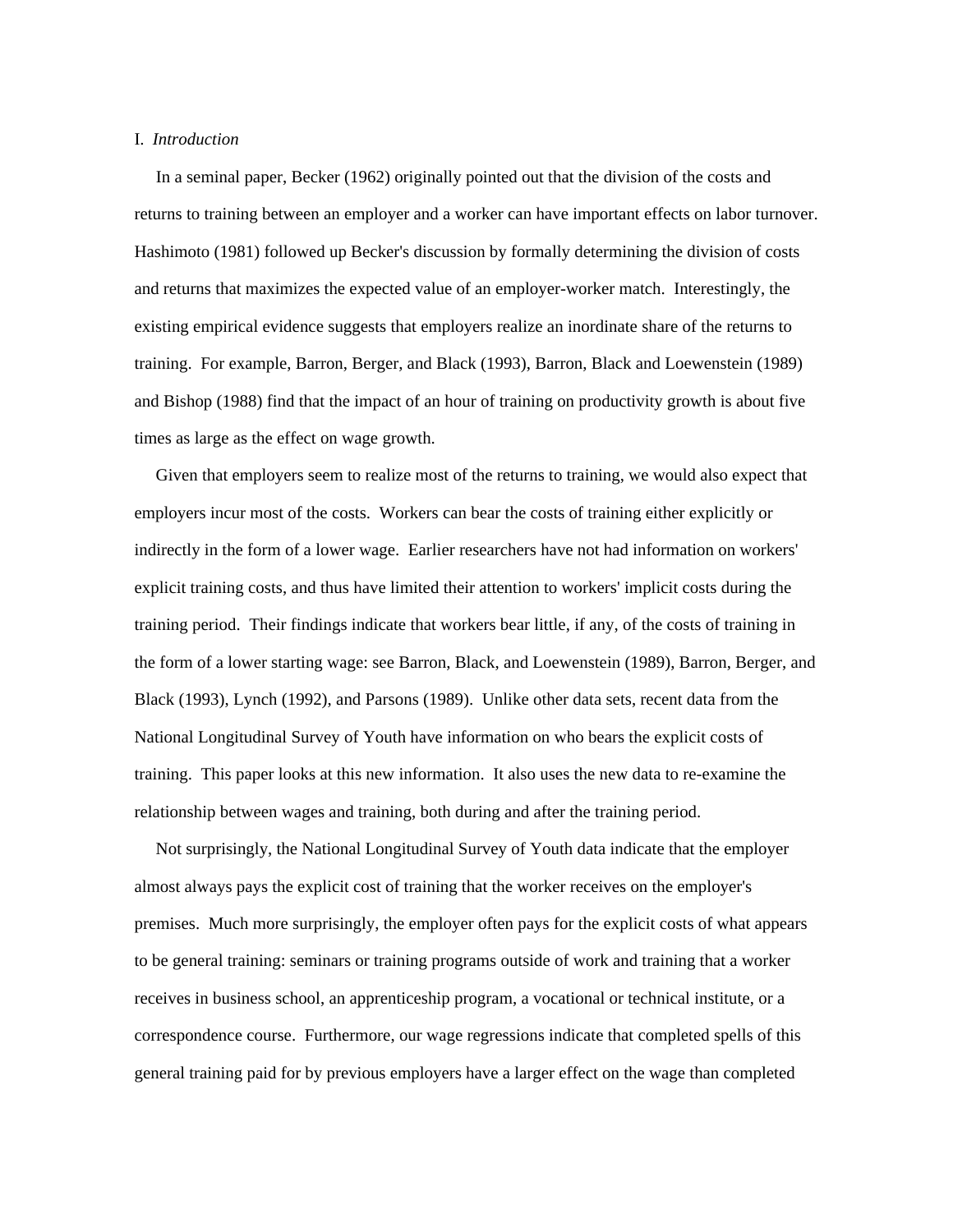spells of general training paid for by the current employer.<sup>1</sup> These latter two observations are both at odds with the standard human capital model, which predicts that workers should pay for all the costs and realize all the returns to general training investments.

 In the next section of this paper, we present a model that demonstrates how contract enforcement considerations can lead to employers paying for purely general training. Our model follows up on the initial suggestion by Kuhn (1994) and Black and Loewenstein (1995) that employers' inability to make certain long-term wage commitments may be important in determining how the costs of and returns to training are shared between them and their workers. The key to our explanation as to why employers share the returns and costs to general training is the suggestion by Black and Loewenstein that a wage guarantee can be helpful in preventing employers from extracting excessive rents from workers who demonstrate by not quitting that they place a relatively high valuation on the employer's job. When this wage guarantee is binding, a small increase in a worker's productivity caused by an increase in his stock of human capital will not cause the employer to pay a higher wage. This sharing of the returns to general training makes the worker less willing to pay for the training alone but provides the employer with an incentive to share the cost.

 Section three of the paper describes the new training information in the National Longitudinal Survey of Youth. Section 4 then examines the evidence on the sharing of the costs and returns to training. Possible alternative explanations for our results are discussed in the concluding section.

## II. *A Simple Model of Rent Extraction*

<sup>&</sup>lt;sup>1</sup> Using earlier NLSY data, Lynch also finds that off-the-job training acquired before current employment has a significant and positive effect on a worker's wage, but prior off-the-job training at the current employer does not. Lynch notes that her finding may reflect either the fact that young workers are acquiring the training in order to "move to another employer or career track or the ... sharing of the costs of training with the current employer through lower wages... (but) unfortunately, it is difficult to identify from the (earlier) NLSY data who is paying for the direct costs of off-the-job training."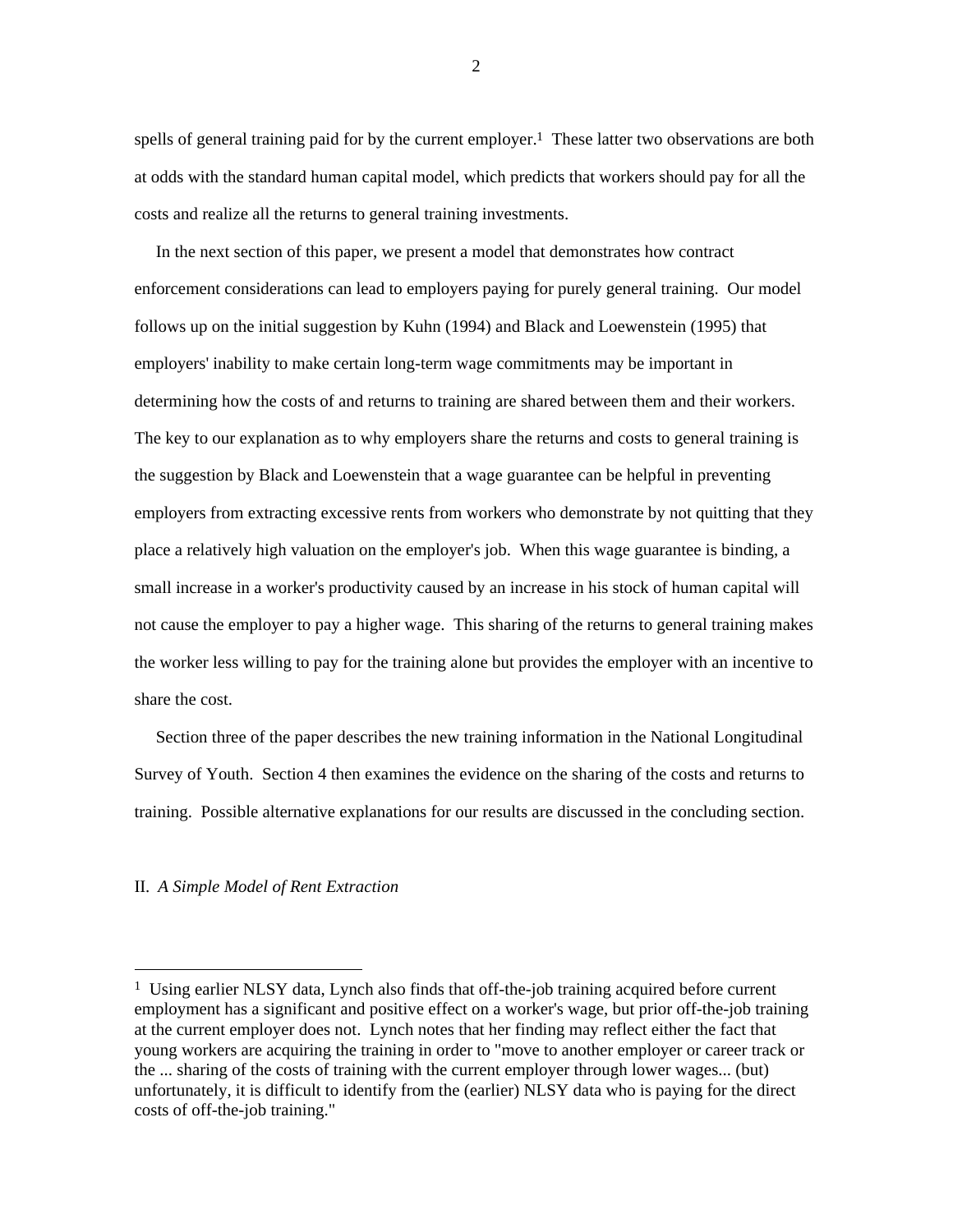Consider a match between an employer and worker that begins in period 0. Suppose the employer and worker both have an infinite time horizon and discount factor  $\beta$ . The worker's value of marginal product in period t,  $P_t$ , depends on  $\hat{T}_t$ , the total amount of training he has received in the past and on a random disturbance  $v_t$ .<sup>2</sup> Specifically, letting  $T_\tau$  denote the training that the worker received in period  $\tau$ , we have

$$
(1a) \qquad \hat{T}_t = \sum_{\tau=0}^{t-1} T_\tau
$$

$$
(1b) \quad P_t = \psi(\hat{T}_t) + v_t.
$$

We will assume that  $\psi$ ' > 0 and  $\psi$ '' < 0; that is, past training raises the worker's current productivity, but there are diminishing returns.

As first pointed out by Johnson (1978), workers differ in their valuation  $\varepsilon$  of the non-pecuniary attributes of the employer's job. We will treat  $\varepsilon$  as a random variable with density function g and cumulative distribution function G and we will let  $V_t(\varepsilon)$  denote the value of the employer's job at time t to a worker whose realized non-pecuniary valuation is  $\varepsilon$ . Knowledge about  $\varepsilon$  is the private information of the worker, but the functions g and G are common knowledge.

Workers are able to engage in on the job search. Letting  $y_t$  be a random variable denoting the value of an alternative job located at the beginning of period t, a worker with non-pecuniary valuation  $\varepsilon$  quits the employer's job if  $y_t > V_t(\varepsilon)$ . Assuming that  $y_t$  is distributed with density function  $f_t$  and cumulative distribution function  $F_t$ , the probability that the worker quits is simply

$$
(2) \qquad Q_t(\varepsilon) = 1 - F_t(V_t(\varepsilon)).
$$

Using Bellman's principle, the value of the employer's job to the worker at the beginning of period t is given by

<sup>&</sup>lt;sup>2</sup> The disturbance  $v_t$  may reflect either a demand shock or the fact that the employer only learns about a worker's productivity over time.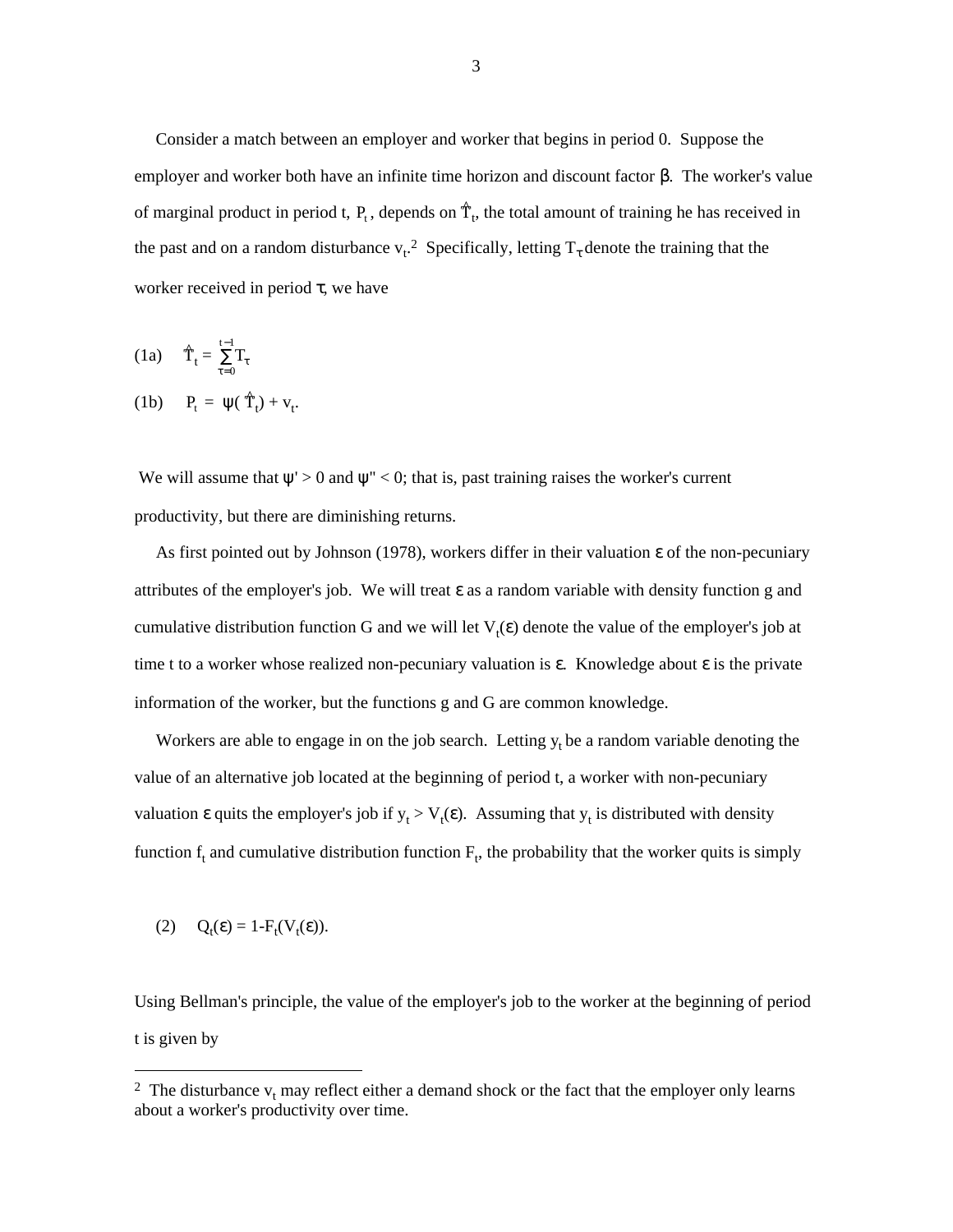$$
(3) \tV_{t}(\epsilon) = w_{t} + \epsilon - k_{t}T_{t} + \beta[V_{t+1}(\epsilon)F_{t+1}(V_{t+1}(\epsilon)) + \int_{V_{t+1}(\epsilon)}^{\infty} y_{t+1}f_{t+1}(y_{t+1})dy_{t+1}],
$$

where  $w_t$  denotes the wage the employer offers at time t and  $k_t$  denotes the (direct) cost to the worker of a unit of training.

 Provided that training is not purely specific, the worker's past training raises his productivity elsewhere as well as at his current employer. More precisely, a worker's past training  $\hat{T}_t$  raises the value of an alternative job in period t by the amount  $\alpha$ ψ(  $\hat{\Upsilon}$ <sub>t</sub>), where  $\alpha$  is a parameter between 0 and 1 that represents the generality of the employer's training (note that  $\alpha = 1$  corresponds to purely general training and  $\alpha = 0$  corresponds to purely specific training). The density of  $y_t$  is thus given by

$$
(4) \t f_t(y_t) = f(y_t - \alpha \psi(\hat{T}_t)),
$$

where in the absence of training the value of an alternative job is distributed with density function f and cumulative distribution function F. In interpreting (4), note that past training shifts the worker's initial distribution of alternatives to the right by the amount  $\alpha \psi(\hat{T}_t)$ . Making use of (4), equation (3) can be rewritten as

equation (3) can be rewritten as  
\n(5) 
$$
V_t(\varepsilon) = w_t + \varepsilon - k_t T_t + \beta [V_{t+1}(\varepsilon) F(\hat{V}_{t+1}(\varepsilon)) + \int_{\hat{V}_{t+1}(\varepsilon)}^{\infty} (x + \alpha \psi(\hat{T}_{t+1})) f(x) dx],
$$

where  $\hat{V}_t(\varepsilon) \equiv V_t(\varepsilon) - \alpha \psi(\hat{T}_t)$ .

From equations  $(2)$ ,  $(4)$ , and  $(5)$ , we obtain

$$
(6a) \qquad \partial Q_t(\varepsilon)/\partial w_t = -f(\hat{V}_t(\varepsilon)) < 0
$$

$$
(6b) \qquad \partial Q_t(\epsilon)/\partial \epsilon \ = \ -f(\hat{V}_t(\epsilon))[1+\beta(1-Q_t(\epsilon))+\beta^2(1-Q_{t+1}(\epsilon))^2+...] < 0
$$

(6c)  $\partial Q_t(\varepsilon)/\partial \hat{T}_t = f(\hat{V}_t(\varepsilon))\alpha \psi'(\hat{T}_t) > 0.$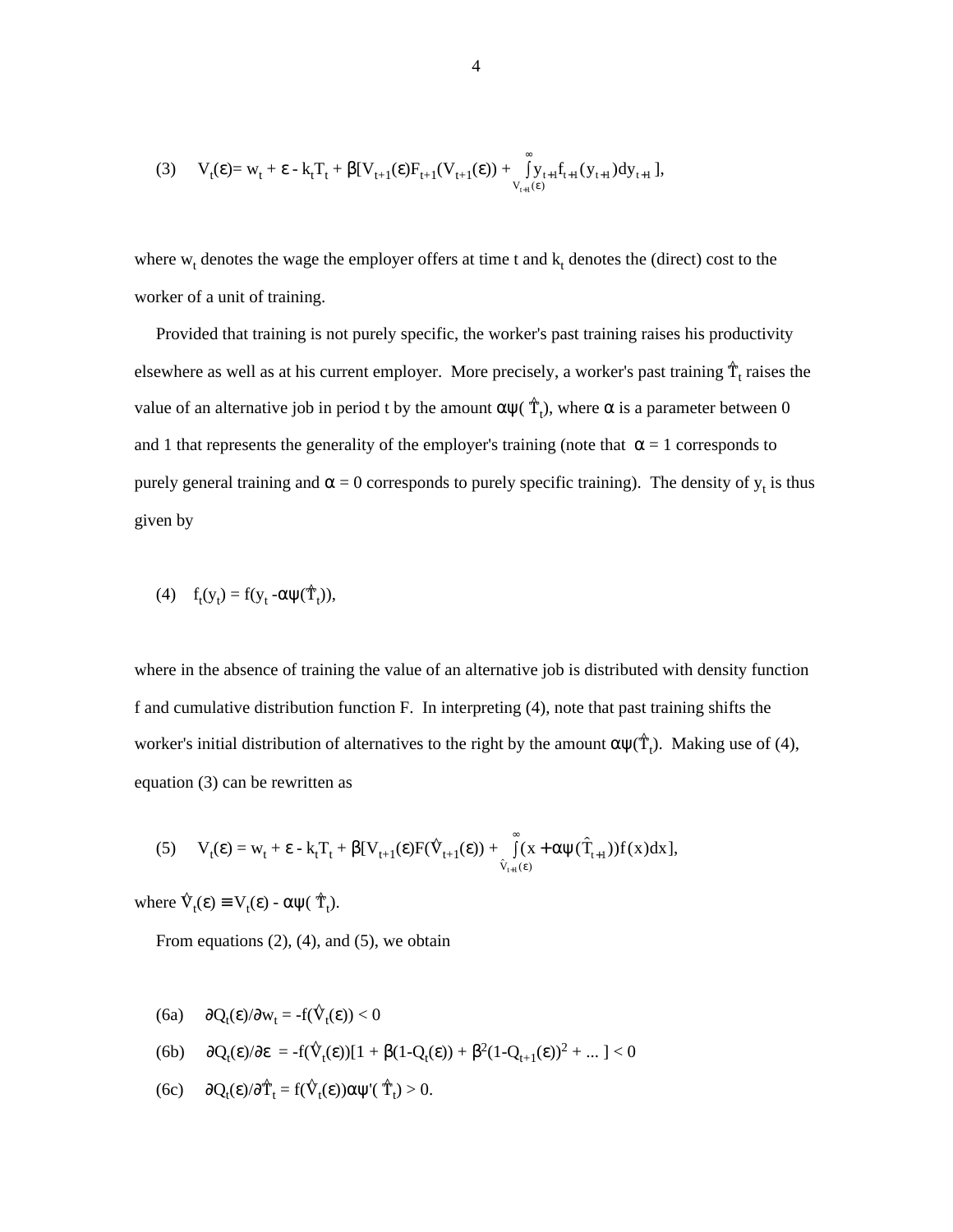That is, other things the same, the worker's quit probability in period t is inversely related to both his wage and his valuation of the non-pecuniary features of the employer's job and is positively related to the past training he has received.

 While the employer is not able to directly observe the valuation ε that a worker places on the non-pecuniary attributes of the job, the fact that a worker has stayed with the employer through period t-1 provides the employer with information about  $\varepsilon$ . Letting  $g_t(\varepsilon)$  denote the employer's updated posterior density of the worker's  $\varepsilon$  conditional on the worker's not quitting in period  $t - 1$ , we have

$$
(7a) \qquad g_t(\varepsilon) = g_{t-1}(\varepsilon) \, \frac{1 - Q_{t-1}(\varepsilon)}{1 - Q_{t-1}} \quad \text{for } t \ge 1
$$

$$
(7b) \t g_0(\varepsilon) = g(\varepsilon).
$$

It follows immediately from (6b) and (7a) that the greater a worker's tenure, the higher the probability that he has a high  $\varepsilon$  draw. To find the probability  $Q_t$  that a worker who has stayed with the employer through period t-1 quits at the beginning of period t, we need only take the expectation of  $Q_t(\varepsilon)$  over  $\varepsilon$ , or  $Q_t = \int_{-\infty}^{+\infty} Q_t(\varepsilon) g_t(\varepsilon) d\varepsilon$  $\int_0^\infty Q_t(\varepsilon) g_t(\varepsilon) d\varepsilon.$ 

 The employer's profit depends on the worker's valuation of the non-pecuniary aspects of the employer's job because the higher is  $\varepsilon$ , the lower is the worker's quit probability. If the employer knew ε, then the employer's profit at the beginning of period t would be

(8) 
$$
\pi_t(\varepsilon) = (1 - Q_t(\varepsilon))(P_t - w_t - c_t T_t + \beta \pi_{t+1}(\varepsilon))
$$
  
=  $(1 - Q_t(\varepsilon))[(P_t - w_t - c_t T_t) + \sum_{\tau=t+1}^{\infty} \beta^{\tau-t} \prod_{i=t+1}^{\tau} (1 - Q_i(\varepsilon))(E(P_{\tau}) - w_{\tau} - c_{\tau} T_{\tau})],$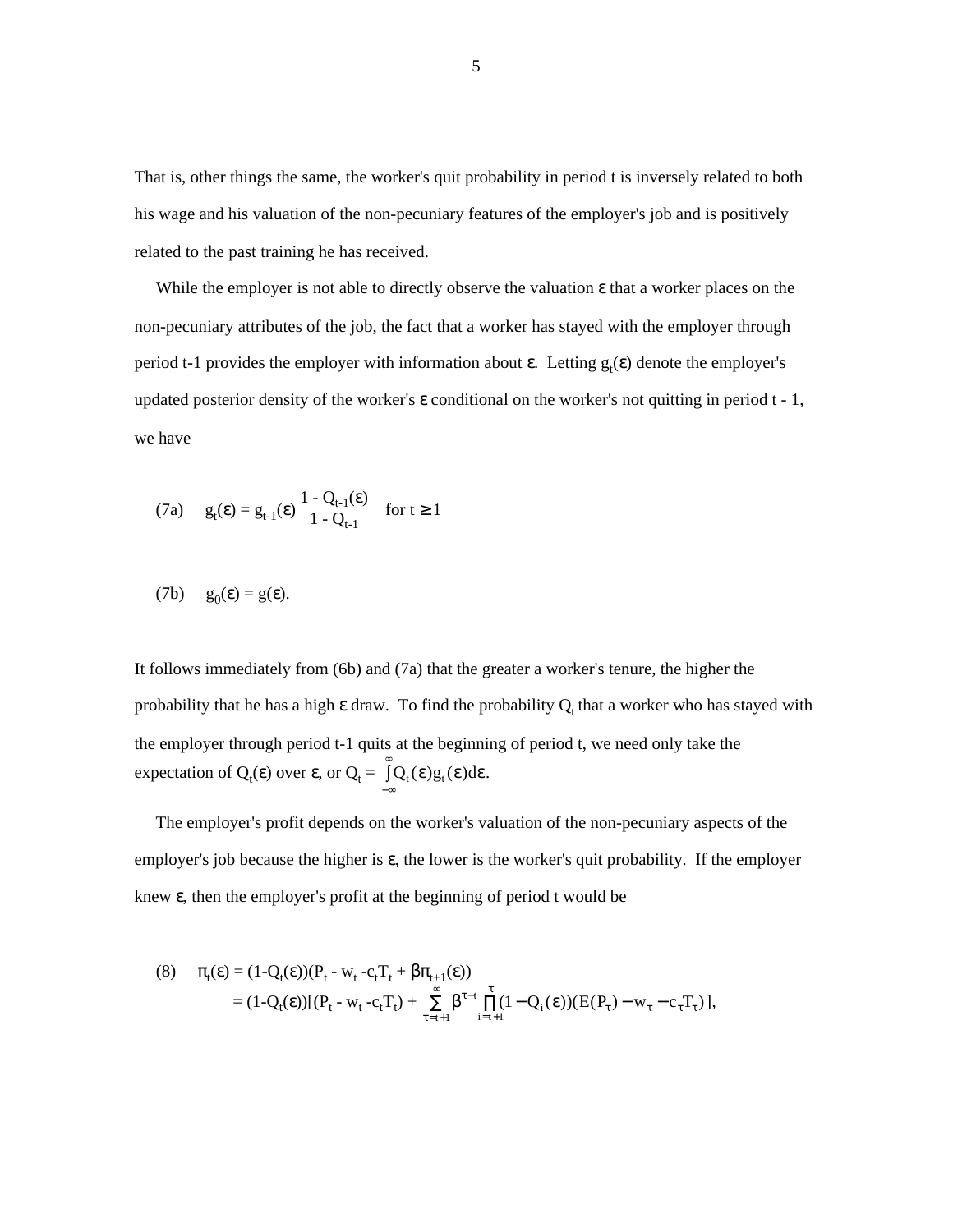where  $c_t$  denotes the cost to the employer of providing a unit of training during period t. As discussed above, the employer does not observe ε. The expected value to the employer of a worker at time t is thus the expectation of  $\pi_t(\varepsilon)$ , or

$$
(9) \qquad \pi_t = \int_{-\infty}^{\infty} \pi_t(\epsilon) g_t(\epsilon) d\epsilon.
$$

 Two contracting assumptions are common in the literature. At one extreme, it is sometimes assumed that an employer can credibly commit to any future wage profile at time 0. This assumption is not very plausible, especially when one considers that it implicitly presumes that the employer can make future commitments on the basis of decisions that have not yet been made at the time he hires the worker. For example, a promise by the employer to raise a worker's wage by some specified amount if the worker invests in an extra unit of training in period t will be difficult to enforce if the training is not easily verifiable by a third party. In addition, the promise will create a serious incentive problem if, as seems likely, the value of the worker's training depends upon the effort he puts in during the training period. Of course, the employer could promise to increase the worker's future wage by the actual increase in his future productivity, but this promise is not readily verifiable.

 Because an employer's commitment to condition future wages on variables, such as future productivity, that are not readily observed by outside parties will not be credible, it is sometimes assumed that an employer must offer a contract that he will not have an incentive to alter after the employment relationship has begun. In spite of this appealing motivation, the pure self-enforcing assumption is not completely satisfactory because it allows no wage commitments at all. While there are certainly restrictions on the commitments that employers can make, there does not seem to be anything preventing them from at least committing to some minimum guaranteed wage.

 Rather than assume that an employer has either a perfect ability to commit or absolutely no ability to commit, it seems more reasonable to assume, as do Black and Loewenstein (1995), that

6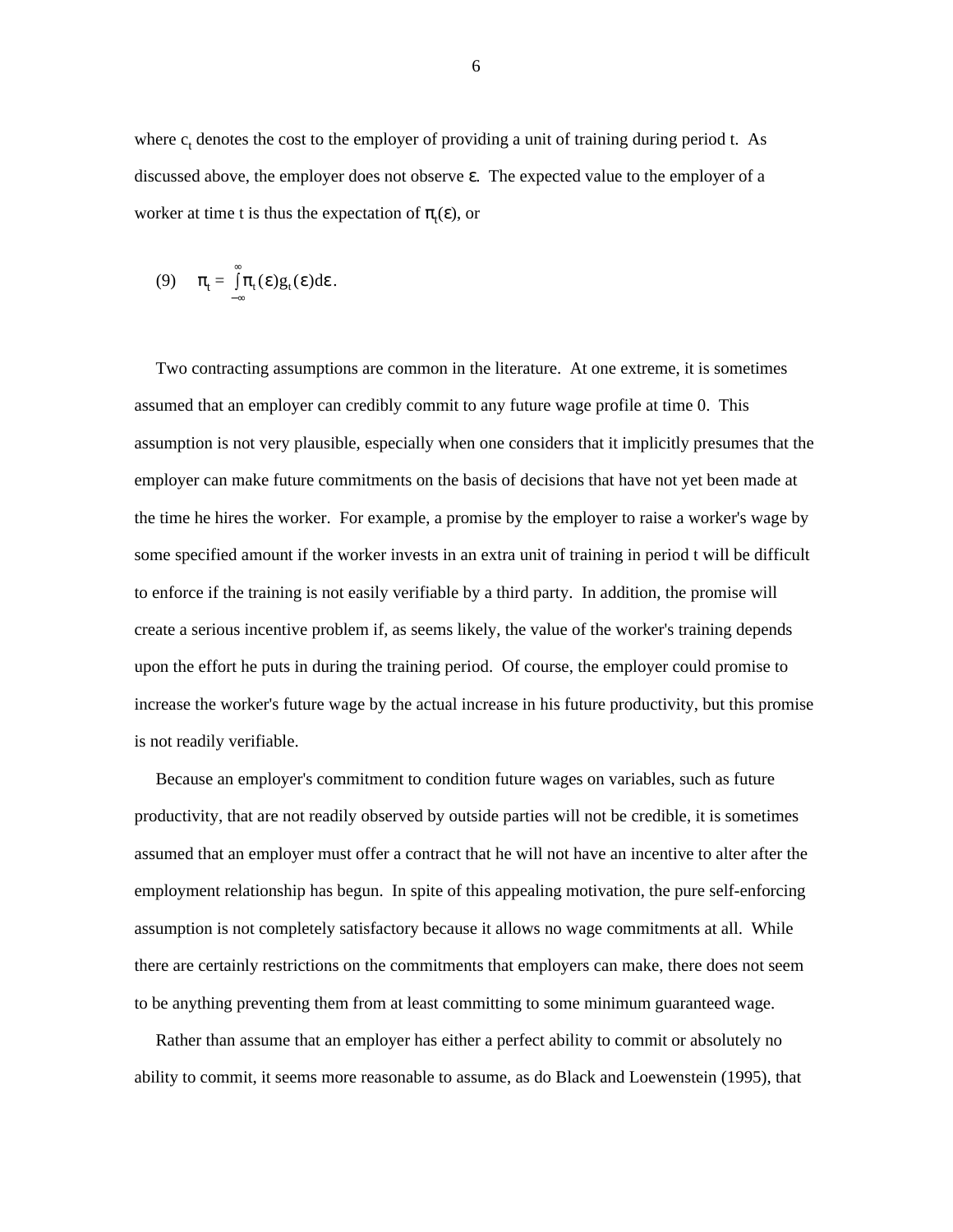at the time of hire the employer guarantees some minimal wage in the future, but is free to offer a higher wage if he so desires. Let  $\omega_t$  be the minimal guaranteed wage that the employer promises at the time of hire to pay in period t. The employer's actual wage offer  $w_t$  in period t maximizes  $\pi_t$ subject to the constraint that

 $(10)$   $\mathbf{w}_t \geq \mathbf{\omega}_t$ .

Differentiating (9) with respect to  $w_t$ , we see that the wage at time t that maximizes  $\pi_t$  subject to the wage commitment (10) satisfies the first-order condition

(b) the wage commitment (10) satisfies the first-order condition  
\n(11) 
$$
\partial \pi_t / \partial w_t = \int_{-\infty}^{\infty} \{ (-\partial Q_t(\epsilon) / \partial w_t)(P_t - c_t T_t - w_t + \beta \pi_{t+1}(\epsilon)) - (1 - Q_t(\epsilon)) \} g_t(\epsilon) d\epsilon + \hat{\mu}_t = 0,
$$

where  $\hat{\mu}_t$  is a non-negative Kuhn-Tucker multiplier that is equal to zero if the wage guarantee is where  $\hat{\mu}_t$  is a non-negative Kuhn-Tucker multiplier that is equal to zero if the wage guar<br>not binding in period t (that is,  $\hat{\mu}_t = 0$  if  $w_t > \omega_t$ ). For our subsequent analysis, it will be convenient to normalize by dividing both sides of  $(11)$  by 1- $Q_t$ . Doing so and rearranging terms using (7a) gives us

(12) 
$$
\eta_t(P_t - c_t T_t - w_t) = 1 - \beta \int_{-\infty}^{\infty} \eta_t(\epsilon) \pi_{t+1}(\epsilon) g_{t+1}(\epsilon) d\epsilon - \mu_t,
$$

where

(13a) 
$$
\eta_t(\varepsilon) \equiv [-\partial Q_t(\varepsilon)/\partial w_t]/[1 - Q_t(\varepsilon)]
$$

$$
= f(\hat{V}_t(\varepsilon))/F(\hat{V}_t(\varepsilon))
$$

$$
\equiv \varphi(\hat{V}_t(\varepsilon))
$$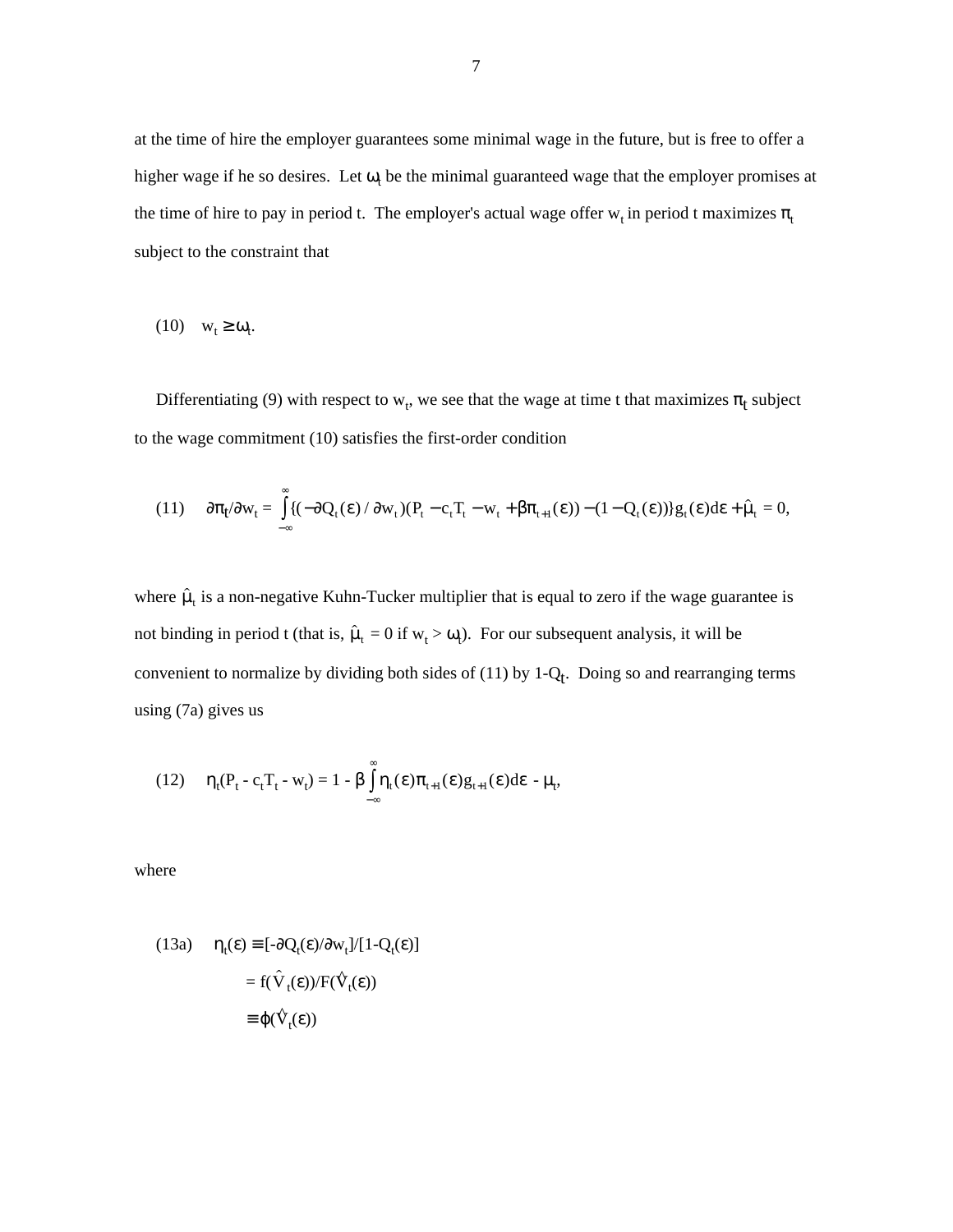denotes the normalized quit responsiveness of a worker whose valuation of the non-pecuniary attributes of the employer's job is ε,

(13b) 
$$
\eta_t \equiv \int_{-\infty}^{\infty} \eta_t(\epsilon) g_{t+1}(\epsilon) d\epsilon
$$

denotes the expected value of  $\eta_t(\varepsilon)$ ,  $\mu_t \equiv \hat{\mu}_t$ , and  $\varphi(x)$  denotes the hazard rate f(x)/F(x) which is assumed to be diminishing.3

In interpreting (12), note that  $P_t - c_t T_t$  is the worker's value of marginal product in period t net of the training costs that the employer incurs. If the wage guarantee is not binding in period t (so that  $\mu_t = 0$ ) and if the employer does not to expect to earn any profits in future periods (so that  $\int \eta_t(\epsilon) \pi_{t+1}(\epsilon) g_{t+1}(\epsilon) d\epsilon = 0$ , then we see from (12) that the employer's period t wage offer will be −∞ less than the worker's net marginal product and the employer will extract some of the current rents from the match. The less responsive is the normalized quit rate to a change in the wage (that is, the smaller is  $\eta_t$ ), the lower the self-enforcing wage offer and the greater the share of rents that the employer extracts. If we now relax the assumption that future profits on retained workers are zero, then we see that the fact that the employer expects to earn positive profits on a retained worker in the future will temper his rent extraction today.

Differentiating (13a) yields

$$
(14) \qquad \partial \eta_t(\epsilon)/\partial \epsilon = -\varphi'(\hat{V}_t(\epsilon)) < 0.
$$

In other words, a worker's normalized quit responsiveness  $\eta_t(\varepsilon)$  is inversely related to his valuation of the non-pecuniary features of the employer's job. Because equations (6a) and (7b) imply that workers with greater tenure are more likely to have a high ε draw (or, more formally, that there exists a critical value  $\hat{\epsilon}$  such that  $g_t(\epsilon) > (\epsilon) g_{t+1}(\epsilon)$  as  $\epsilon > (\epsilon) \hat{\epsilon}$ ), it follows immediately that the

<sup>&</sup>lt;sup>3</sup> Many common distributions, including the uniform and the normal, have a diminishing hazard rate. A diminishing hazard rate is sufficient to ensure that the second order condition to the employer's mazimization problem is satisfied.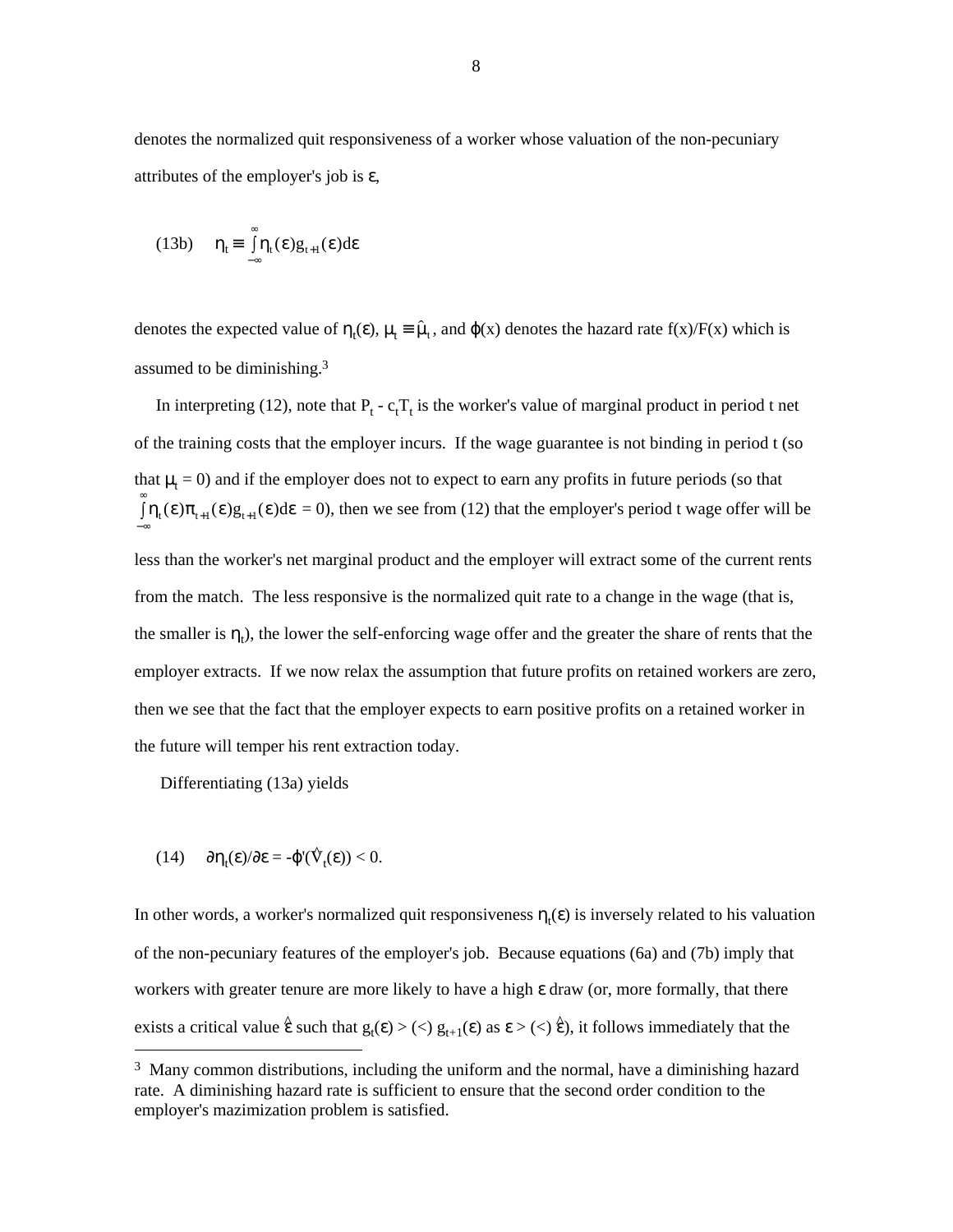greater is a worker's tenure t, the lower is his expected quit responsiveness  $\eta_t$ . As discussed above, a falling  $\eta_t$  provides the employer with an incentive to reduce his wage offer over time. Thus, if training and productivity growth are not sufficiently high, the self-enforcing wage will fall with tenure.<sup>4</sup> Of course, a sufficiently high rate of productivity growth will cause the selfenforcing wage to rise, although at a lower rate than productivity.

 By offering a wage guarantee at the time the worker is hired, the employer in effect promises to limit the amount of rents that he will attempt to extract in the future. Because the employer's future attempts to extract rents lead to quits that are not jointly optimal, it will generally be efficient to offer a positive wage guarantee. Of course, although a higher wage guarantee has the advantage of reducing quits, it also induces dismissals when there is a negative value of marginal product shock v<sub>t</sub>. As discussed by Black and Loewenstein, the optimal wage guarantee just balances these two competing considerations.

 In our current multiperiod setting, it might be most natural that the wage commitment take the form of a promise never to cut the wage of any retained worker in the future, so that the guaranteed wage in period t simply equals the wage offer in the previous period, or  $\omega_t = w_{t-1}$ . Besides being intuitively plausible, this form of the wage guarantee can be justified on efficiency grounds because the resulting contract is easy to implement and prevents the employer from making low future wage offers that induce inefficient turnover. From our discussion above, we know that this constraint will be binding when training and productivity growth are relatively low. Given diminishing returns to training (i.e.,  $\psi$ " < 0), the wage guarantee will generally be binding once a worker's tenure becomes sufficiently high.

<sup>&</sup>lt;sup>4</sup> The observant reader may note the presence of an additional effect: a worker with a higher  $\varepsilon$  is more valuable to the employer because he has a lower quit rate (in equation (12), this effect works through the fact that  $\beta \int_0^{\infty} (\eta_t(\epsilon)/\eta_t) \pi_{t+1}(\epsilon) g_{t+1}(\epsilon) d\epsilon$  tends to rise over time). This effect in and of −∞ itself would cause the self-enforcing wage to increase, but is generally dominated by the effect from the falling  $η_t$ . For example, when f(y) and g(ε) are normal densities and β is not extremely close to 1, one can show using numerical methods that the self-enforcing wage will fall with tenure if there is no productivity growth over time.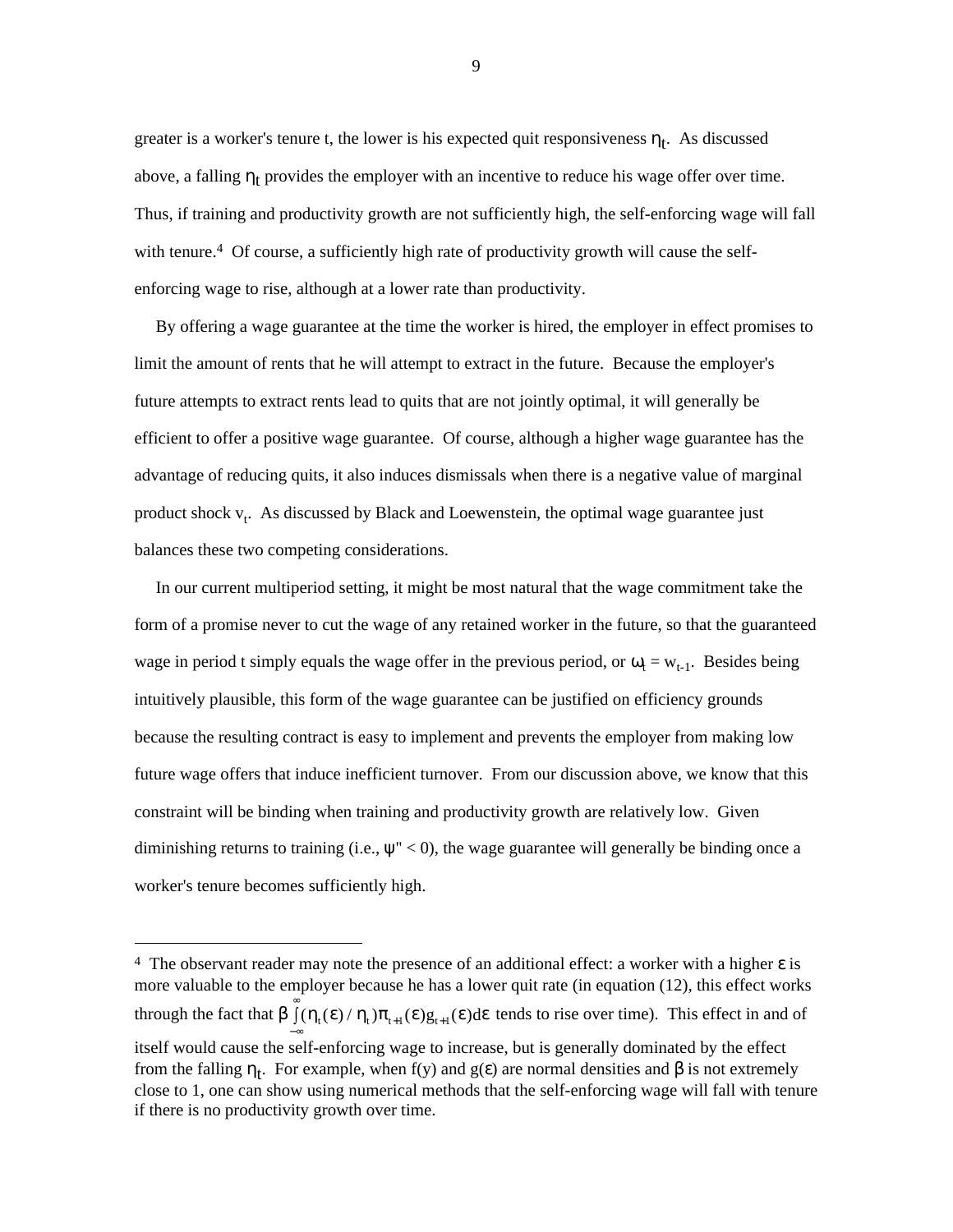We might also note that there are other possible justifications of a wage guarantee besides its potential use as a means of preventing employers from extracting excessive rents from workers. In accordance with the suggestion by Shapiro and Stiglitz (1984) and the efficiency wage literature, the guaranteed wage may be the lowest wage that the employer can offer and still deter workers from shirking. Alternatively, the constraint may perhaps be justified as representing a "social norm" that the employer must adhere to if he does not want to hurt the morale of his workers. In any case, what is crucial for our current analysis is not the exact nature and level of the wage guarantee, but simply the fact that a wage guarantee exists and may be binding. We have thus chosen to simplify the ensuing discussion by taking the actual wage guarantee as being determined exogenously to our model.<sup>5</sup>

## *The Division of the Returns to Training*

 The division of the returns to training depends crucially on whether or not the wage guarantee is binding. To see this, let us determine the effect that a change in the amount of training received by the worker in periods 0 through t-1 has on the employer's wage offer in period t. When the wage guarantee is not binding in period t,  $\mu_t = 0$ , so that differentiation of (8) using (1), (6), and (11) yields

(11) yields  
\n
$$
\frac{\partial \pi_t}{\partial \hat{T}_t} = \int_{-\infty}^{\infty} \{ (1 - Q_t(\epsilon)) \psi'(\hat{T}_t) - \frac{\partial Q_t(\epsilon)}{\partial \hat{T}_t} (P_t - c_t T_t - w_t + \beta \pi_{t+1}(\epsilon)) \} g_t(\epsilon) d\epsilon
$$
\n
$$
= \psi'(\hat{T}_t) \int_{-\infty}^{\infty} \{ (1 - Q_t(\epsilon)) \psi'(\hat{T}_t) + \alpha \frac{\partial Q_t}{\partial w_t} (P_t - c_t T_t - w_t + \beta \pi_{t+1}(\epsilon)) \} g_t(\epsilon) d\epsilon
$$
\n
$$
= (1 - \alpha) \psi'(\hat{T}_t) \int_{-\infty}^{\infty} \{ (f(\hat{V}_t(\epsilon)) (P_t - c_t T_t - w_t + \beta \pi_{t+1}(\epsilon)) \} g_t(\epsilon) d\epsilon
$$

and differentiation of (12) yields

 <sup>5</sup> What is important for the ensuing analysis is not so much the exogeneity of the wage guarantee per se so much as the implicit assumption that the wage guarantee is set before training is determined. We will discuss this point in more detail in the conclusion.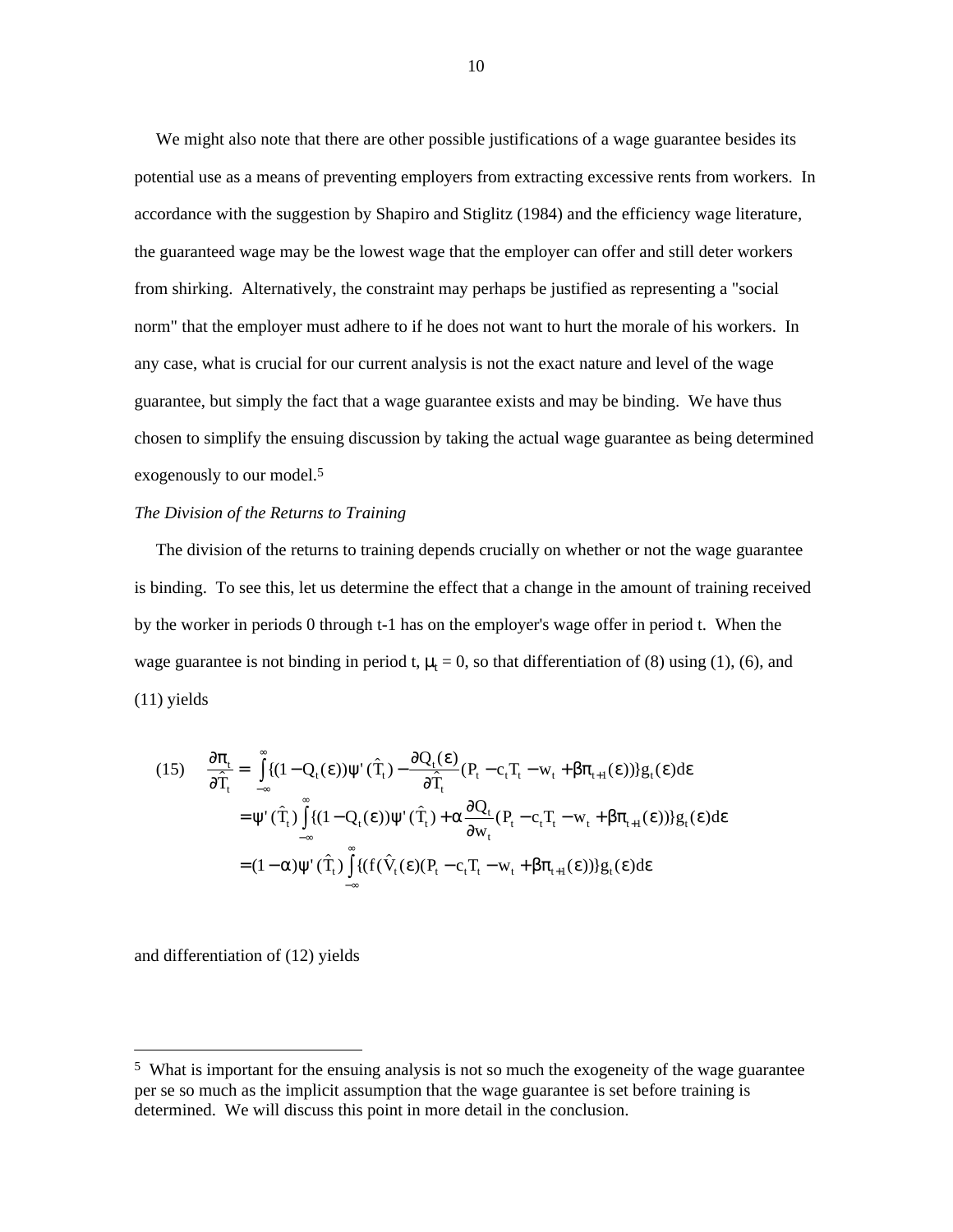(16) 
$$
\frac{\partial w_t}{\partial \hat{T}_t} = \frac{\Psi'(\hat{T}_t)[\eta_t - \alpha \int_{-\infty}^{\infty} \phi'(\hat{V}_t(\epsilon)) (P_t - c_t T_t - w_t + \beta \pi_{t+1}(\epsilon)) g_{t+1}(\epsilon) d\epsilon]}{\eta_t - \int_{-\infty}^{\infty} \phi'(\hat{V}_t(\epsilon)) (P_t - c_t T_t - w_t + \beta \pi_{t+1}(\epsilon)) g_{t+1}(\epsilon) d\epsilon]}
$$
  
> 0.

When training is purely specific,  $\alpha = 0$  and equations (15) and (16) reduce to

When training is purely specific, 
$$
\alpha = 0
$$
 and equations (15) and (16) reduce  
\n
$$
\frac{\partial \pi_t}{\partial \hat{T}_t} = \psi'(\hat{T}_t) \int_{-\infty}^{\infty} \{ (f(\hat{V}_t(\epsilon)(P_t - c_t T_t - w_t + \beta \pi_{t+1}(\epsilon))) g_t(\epsilon) d\epsilon ,
$$
\n
$$
\frac{\partial w_t}{\partial \hat{T}_t} = \frac{\psi'(\hat{T}_t)}{1 - (1/\eta_t) \int_{-\infty}^{\infty} \phi'(\hat{V}_t(\epsilon)) (P_t - c_t T_t - w_t + \beta \pi_{t+1}(\epsilon)) g_{t+1}(\epsilon) d\epsilon )}.
$$

Thus, in periods where the wage guarantee is not binding, the employer shares part, but not all, of the returns to the past investments in specific training with the worker. Naturally, this implies that the worker will share the cost of the training investment in the form of a lower wage at the time of the investment.

In contrast, when  $\alpha = 1$ , (15) and (16) reduce to  $\partial \pi_t / \partial \hat{T}_t = 0$  and  $\partial w_t / \partial \hat{T}_t = \psi'(\hat{T}_t)$ , which is the standard result that the worker receives all the returns to past investments in general training. Because a general training investment in period  $\tau$  does not raise the employer's future profits, the employer will not be willing to incur any of the costs of general training. Thus, training will occur only if the worker bears the full cost of training, either directly or indirectly in the form of a lower wage.

 The result that the worker realizes all the returns and incurs the entire cost of general training depends crucially on the assumption that the employer's promised wage guarantee (10) is never binding. To see this, note that if the wage guarantee is binding at time t, then the Kuhn-Tucker multiplier  $\mu_t$  is positive and  $w_t = \omega_t$ . Differentiation of (11) then yields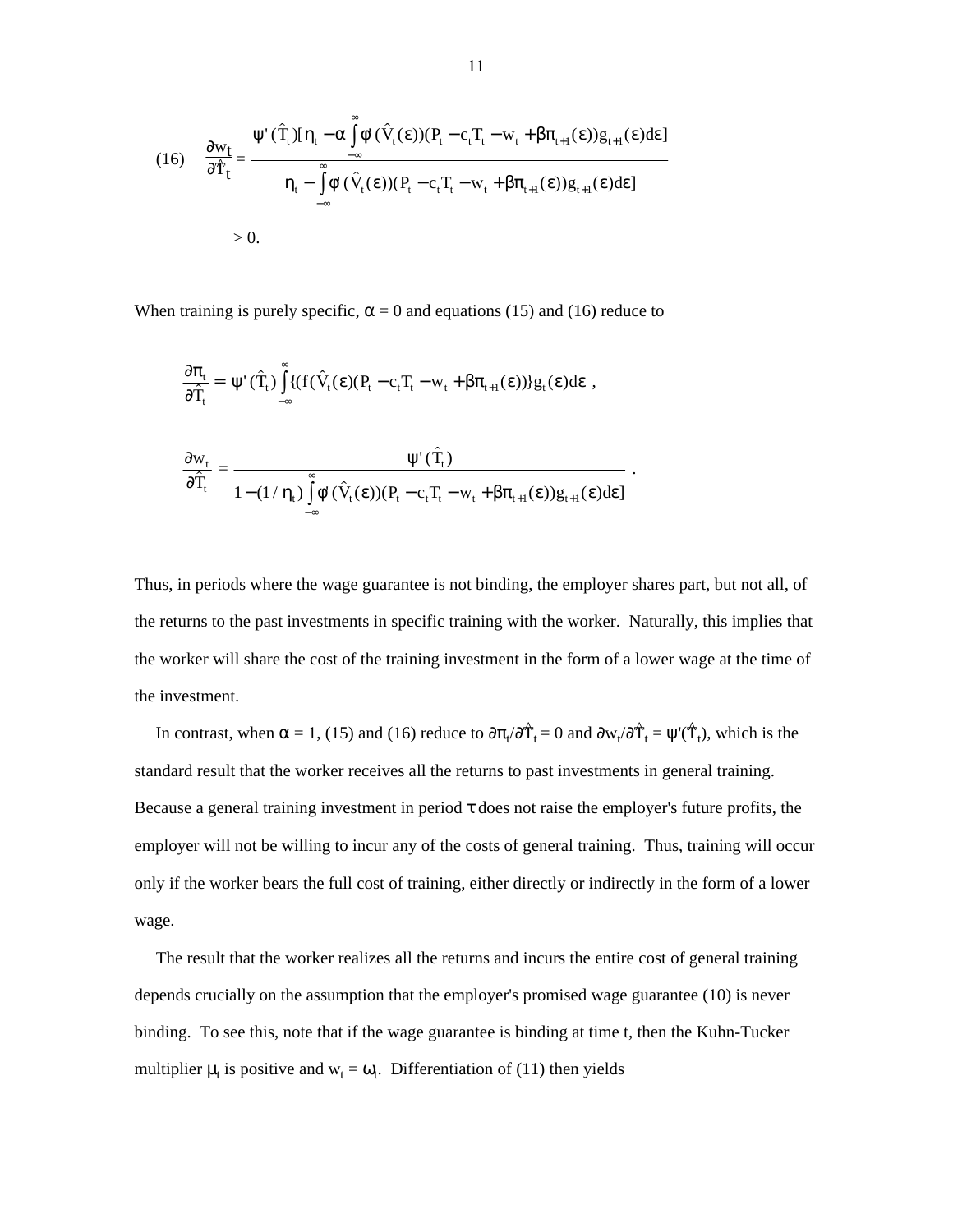(17a) 
$$
\partial w_t / \partial \hat{T}_t = 0
$$
  
(17b)  $\partial \mu_t / \partial \hat{T}_t = -\psi'(\hat{T}_t) [\eta_t - \alpha \int_{-\infty}^{\infty} \phi'(\hat{V}_t(\epsilon)) (P_t - c_t T_t - w_t + \beta \pi_{t+1}(\epsilon)) g_{t+1}(\epsilon) d\epsilon] < 0.$ 

That is, if the employer's wage guarantee is binding in period t, then a marginal increase in  $\hat{T}_t$  has no effect on the employer's wage period t wage offer. This result should not be surprising. If the wage guarantee is binding in period t, then the employer is constrained to offer a wage above the self-enforcing level. Since the employer is paying a wage higher than he would like, a marginal increase in  $\hat{\mathsf{T}}_{\text{t}}$  has no effect on his wage offer.

To find the effect of an increase in  $\hat{\mathcal{T}}_t$  on the employer's expected profit when the wage guarantee is binding, we need merely differentiate (8) to obtain:

guarance is binding, we need merely differentiate (8) to obtain:  
\n
$$
(17c) \quad \partial \pi_t / \partial \hat{T}_t = (1 - \alpha) \psi'(\hat{T}_t) \int_{-\infty}^{\infty} \{ (f(\hat{V}_t(\epsilon)(P_t - c_t T_t - w_t + \beta \pi_{t+1}(\epsilon))) \} g_t(\epsilon) d\epsilon + \mu_t \}
$$

When training is completely general, (17c) reduces to  $\partial \pi_t / \partial \hat{T}_t = \mu_t > 0$ . Thus, if the wage guarantee is binding, even purely general training will lead to an increase in the employer's profit. To understand this result, note that if the employer were to increase the worker's period t wage by To understand this result, note that if the employer were to increase the worker's period t wage by the increase in his general productivity,  $\psi'(\hat{T}_t)$ , then the worker's quit rate and the gap between the worker's net marginal product and his wage  $(P_t - c_t T_t - w_t)$  would both be unchanged, which implies that the employer's period t profit,  $\pi_t$ , would be unchanged. But from (17a), we know that the employer's optimal course of action is to keep the wage unchanged. It thus follows the employer's optimal course of action is to keep the wage unchanged. It thus follows<br>immediately that a higher  $\hat{T}_t$  must lead to an increase in the employer's profit. Since the employer realizes some of the returns to even purely general training, he is willing to pay some of the costs.6 The worker, on the other hand, is less willing to pay for training.

<sup>&</sup>lt;sup>6</sup> The discussion above is for a small (actually, infinitessimal) increase in  $\hat{T}_t$ . Since  $\partial \mu_t / \partial \hat{T}_t$  <0, there is thus some discrete increase in  $\hat{T}_t$ , say x\*, that will just drive  $\mu_t$  to zero. Any further increase in  $\hat{T}_t$  would lead to an increase in the wage  $w_t$  as indicated by equation (16). Of course,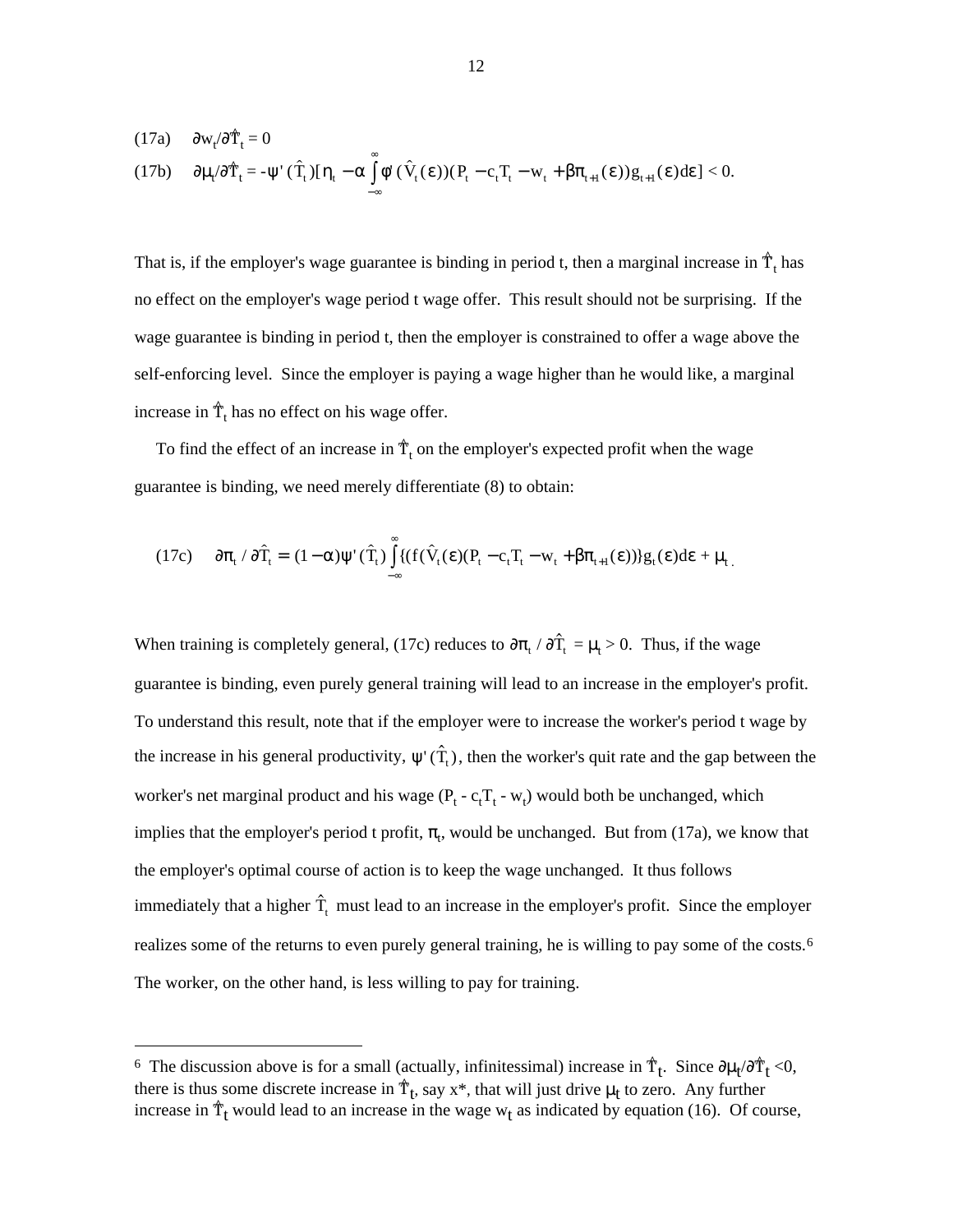#### III. *Training Information in the National Longitudinal Survey of Youth*

 The model in the preceding section suggests that given real world contracting restrictions one should not be surprised to see employers sharing the costs and returns to general as well as specific training investments. Is there any evidence of this? Recent data from the National Longitudinal Survey of Youth (NLSY) can help us to answer this question.7 Unlike other data sets, these data have information on who bears the explicit costs of training.

 Each year the NLSY obtains information on an individual's wage and tenure in his current or most recent job and on the training that he received since the last interview. We utilize data from the 1988 through 1991 NLSY surveys because these data contain information on who paid for training. Another advantage of these data is that they contain information on all training spells regardless of their duration.8 To ensure that unobserved spells of previous training due to left censoring of jobs in progress at the 1988 interview do not bias upward the coefficients on previous training in our wage regressions, we have restricted our sample to individuals who start a new job within one year of the 1988 survey or later. This leaves us with a sample of individuals aged 23- 34 who each contribute between one and four years of data.9 After discarding observations with

34 who each contribute between one and four years of data.<sup>9</sup> After discarding observ<br>
even if  $\Delta \hat{T}_t$  > x, the resultant increase in the worker's productivity,  $\Delta P_t = \int^{\frac{x^*}{2}} \psi'(\hat{T}_t + x)$ \*  $T_t + x)dx$  $\int_{0}^{x^{*}} \Psi'(\hat{T}_{t} +$ , must still ductivity,  $\Delta P$ <br> $\int_{r}^{x^*} \partial w_t(\hat{T}_t + x)$ t:

exceed the increase in the employer's wage offer,  $\Delta w_t = \int_0^{\infty} \frac{\partial w_t}{\partial \theta}$  $W_t(T_t + x)$ T  $\frac{t(1_t + A)}{2}dx$  $\int_{0}^{x^{*}} \frac{\partial w_{t}(\hat{T}_{t} + \hat{T}_{t})}{\partial \hat{T}_{t}}$ .

 $\overline{a}$ 

7 The NLSY is a survey of 12686 individuals who were aged 14 to 22 in 1979. These youths have been interviewed annually since 1979, and the response rate has been 90 percent or higher in each year. The sample size was reduced to 11607 in 1985 when interviewing of the full military sample ceased. In 1991, the sample was further reduced to 9964 persons when the economically disadvantaged white supplemental sample was eliminated. The survey's wealth of information on individuals' demographic characteristics and ability offers a great advantage for studying the acquisition of and the returns to training.

8 There were no training questions in the 1987 survey and the questions about who paid for training were not asked in 1979, 1980, 1981, 1985, nor 1986. Prior to 1988, the NLSY only obtained information on training spells that lasted longer than one month. Data from 1988-1991 indicate that 64.5 percent of training spells are less than four weeks in duration.

<sup>9</sup> Because persons with more than one year of tenure in 1988 who do not change jobs between 1988 and 1991 are omitted from our sample, this restriction likely results in a sample with an above average proportion of high turnover individuals.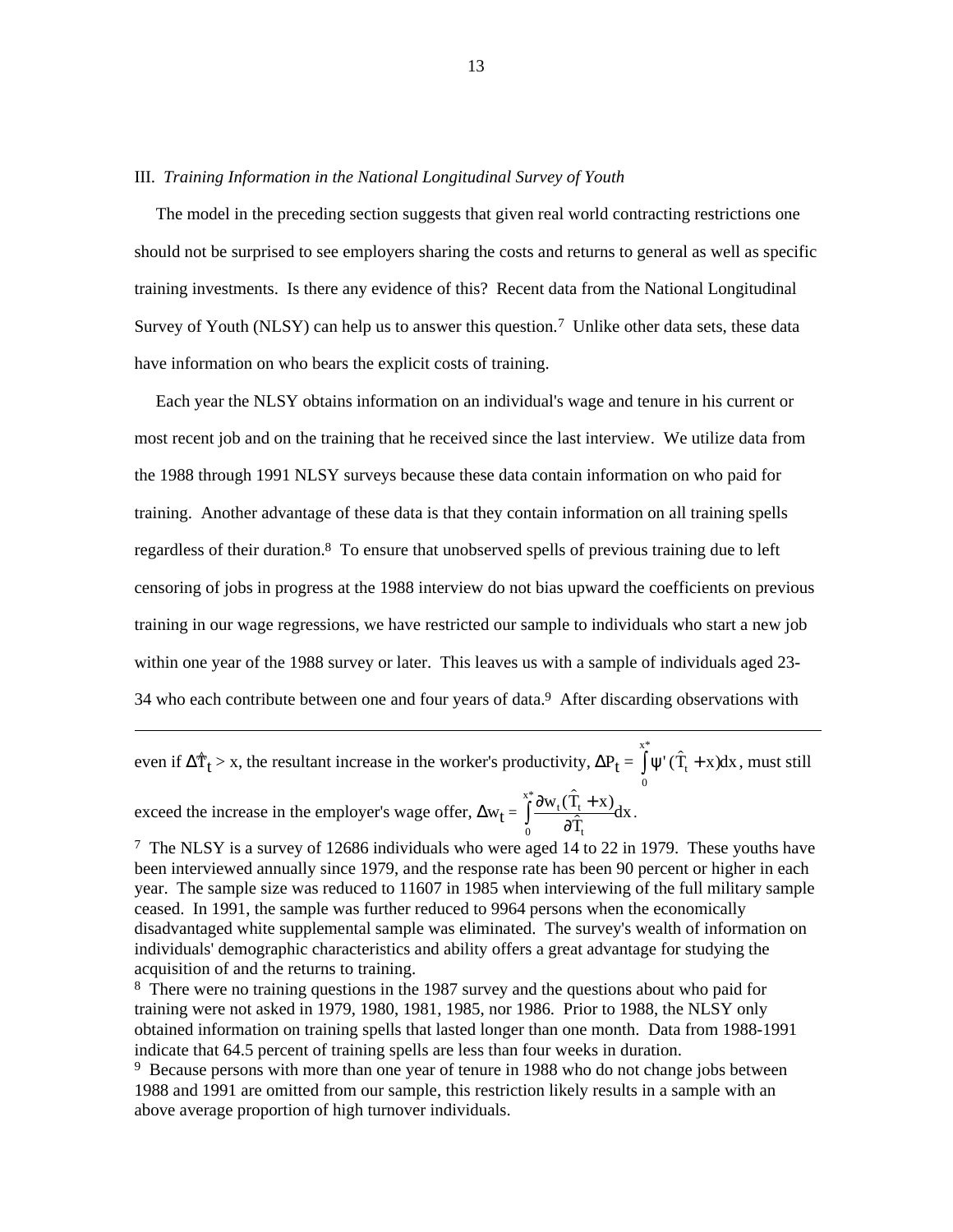either missing data or where the individual is self employed, we end up with a final sample of 5492 individuals who in total contribute 14801 person-year observations.

The training questions from the NLSY survey are listed in Table 1.<sup>10</sup> In our sample of 14801 person-year observations, there are 12.32 percent "yes" responses to the training incidence question #1 in table 1. Of all training spells reported, 19.74 percent are reported in response to question #2 to be in the aggregate category of business school, apprenticeship program, vocational or technical institute, or correspondence course, 46.00 percent are listed as formal company training, 16.23 percent are classified as seminars at work run by someone other than the employer, 17.32 percent are reported as seminars outside of work, and 8.44 percent fall into the aggregate category of vocational rehabilitation or other.<sup>11</sup> The reader should keep in mind that since only 12.32 percent of individuals report training in a given year, the cell sizes for some of our training components are somewhat small. However, in light of our interest in the distinct effects of specific and general training, it is not entirely clear a-priori exactly how we should group the various components. Rather than attempt to aggregate the data, we have therefore decided to stick with our five training components (and the resultant small cell sizes).

## IV. *Employer Cost Sharing and Rent Extraction - Empirical Evidence*

<sup>&</sup>lt;sup>10</sup> We should note that the NLSY interviewers manual states that "Business school" (in question #2) is "not to be confused with business classes in college or graduate school. It does not contribute to an undergraduate or professional degree." [Emphasis in the original] Questions about formal schooling are asked in another part of the survey and are not explicitly part of the training data collected in the NLSY. Vocational rehabilitation is defined as a "facility offering specialized training to prepare disabled persons to enter or re-enter the work force." We should also note that there is some uncertainty as to how individuals with informal training answer the NLSY training questions, but one suspects that the survey will generally not pick up informal training.

<sup>&</sup>lt;sup>11</sup> Our sample restrictions appear to have a minimal impact on the incidence of training and its distribution by type. In the full sample of 12686 individuals, the average annual incidence of training over the period 1988-1991 is 12.21 percent. Of those individuals in the full sample that report training in the past year, 19.64 percent report the aggregate category of business school (etc.), 40.89 percent report formal company training, 20.33 percent report seminars at work, 21.30 percent report seminars outside of work, and 7.38 percent report the aggregate category of vocational rehabilitation or other. The incidences of the components sum to more than 100 percent because some individuals had more than one type of training in a given year.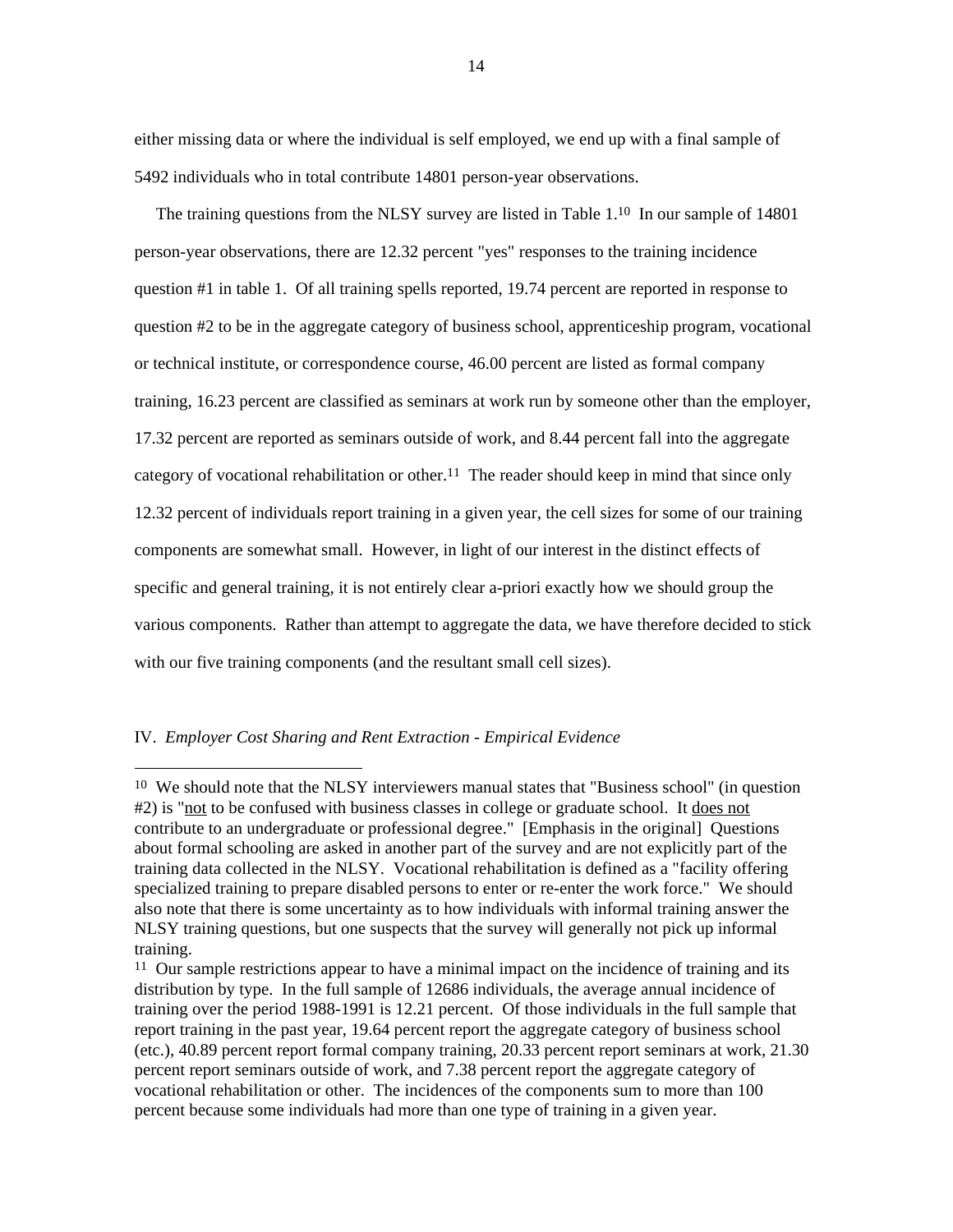From the responses to question #3 in Table 1, it is straightforward to ascertain the proportion of training spells that are employer paid. Table 2 provides this information for each of the different training categories. In interpreting Table 2, one should bear in mind that the table only includes information on the explicit cost of training; an employer who incurs this cost may pass it on to the worker in the form of a lower wage (we will examine this below). Still, the table is highly suggestive. One's intuition suggests that formal company training is likely to have a large specific component. Accordingly, the data in the NLSY indicate that employers pay for nearly all spells of formal company training. Similarly, employers pay for over 90% of seminars at work. In contrast, because training in the form of seminars outside of work are likely to have a somewhat higher general component (otherwise it does not make sense for it to be offered outside of the employer's workplace), one would expect a lower percentage of outside seminars to be employer financed. This is indeed the case. Still, it is somewhat surprising that over 80% of these spells are employer paid.

 Perhaps even more surprising is the fact that over 40% of all training spells in the business and vocational school category are employer financed.12 Since this training is almost surely general, this observation does not seem consistent with the standard human capital model prediction that workers should pay for all the costs to general training investments.<sup>13</sup> In contrast, our model in the

<sup>&</sup>lt;sup>12</sup> 46% of the spells in this aggregate category are at a vocational or technical institute, 20% are correspondence courses, 17% are business school spells, and 17% are apprenticeship spells. Employers pay for 30% of vocational institute spells, 57% of correspondence courses, 37% of business school spells, and 67% of apprenticeship spells.

<sup>&</sup>lt;sup>13</sup> In light of our relatively small cell sizes, the reader may object that the phenomenon of employer-financed general training is not really very important. However, as noted above, the NLSY training questions miss most informal training and intentionally exclude school training. School training is the labor economist's prototypical example of general training. However, analyzing the January 1991 Current Population Survey training supplement, Loewenstein and Spletzer (1993) report that of the 13.6% of workers who received school training after starting employment at their current job, 56% had at least some of their educational costs paid for by the employer. Sixty percent of these individuals had all their educational costs paid for by the employer and twenty percent had less than all but more than half their educational costs paid for by the employer. Similarly, Altonji and Spletzer (1991) report that 9.4 percent of all workers in the 1986 follow-up to the National Longitudinal Survey of the High School Class of 1972 received employer provided financial assistance to attend school after work.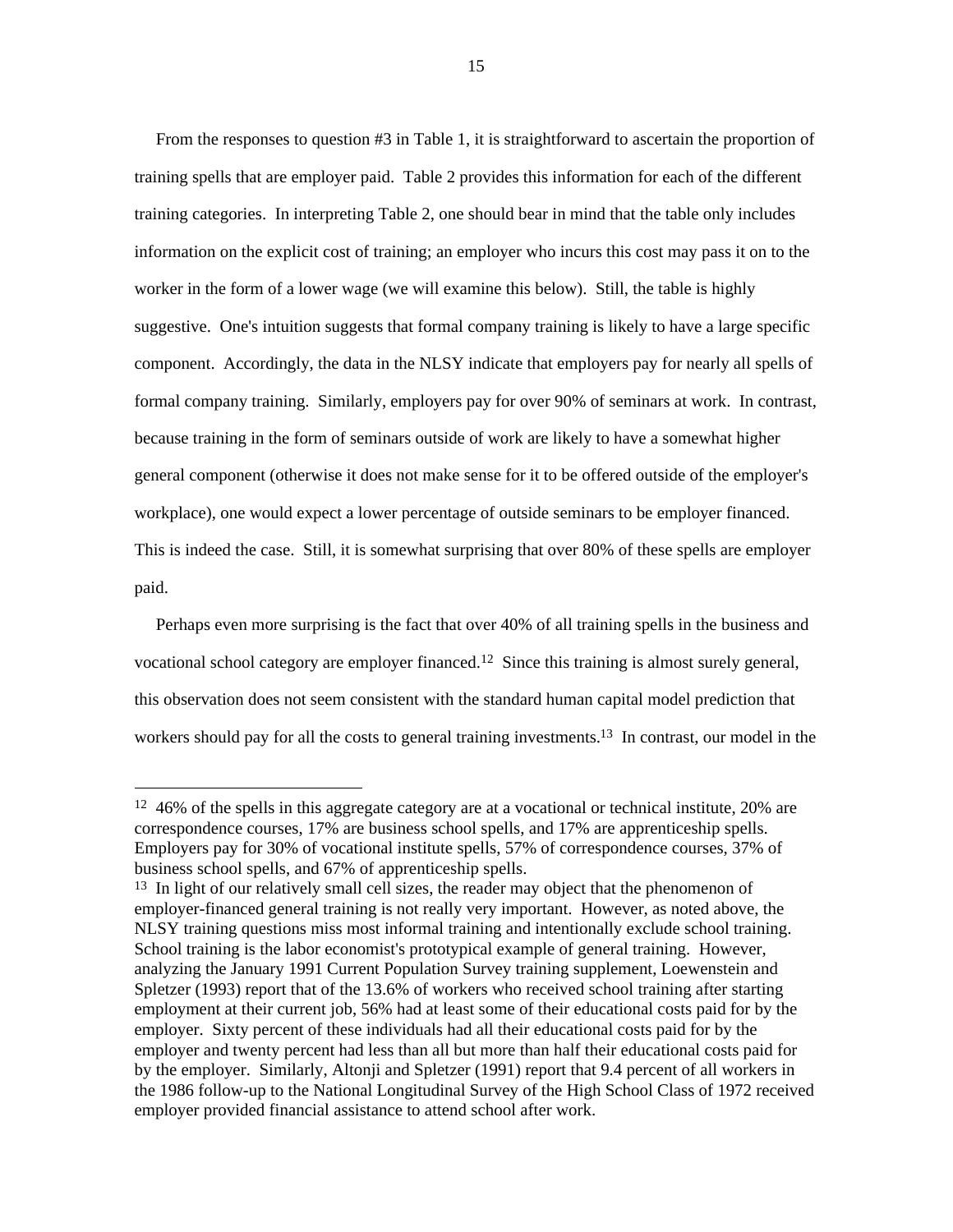previous section suggests that contracting rigidities make it possible for employers to obtain some of the returns to general training investments, which in turn means that they are willing to incur some of the costs.

 We can use wage regressions to analyze whether employers are able to obtain some of the returns to general training. The regression equation in column 1 of Table 3 has a worker's log wage as its dependent variable. As independent variables in the equation, we have included variables indicating whether the worker has received each of the different types of training in the current year, whether or not this training is employer financed, and whether or not this training is completed. Also included are variables indicating whether the worker has received training in previous years from the current employer and whether the worker has received training in previous years from a previous employer.

 In addition to the various training variables, the regression contains individual and job characteristics in order to control for the heterogeneity that may exist between those who receive training and those who do not. Individual characteristics include not only the worker's age, sex, race, education, job tenure, and labor market experience, but also his score on the armed forces qualifying test (which serves an indicator of the worker's ability). Job characteristics include industry and occupation, whether the worker is in a union, whether the worker's job is part-time, the size of the employer's establishment, and whether the employer has more than one establishment.

 As expected, the wage regression in column 1 of Table 3 indicates that there is a positive wage return to completed spells of employer financed training. Nearly all the coefficients on completed spells of employer financed training are positive and quite a few of these coefficients are significantly different from zero. In contrast to employer financed training, completed spells of most types of non-employer financed training [not reported in the table] do not yield a positive wage return. One possible explanation for this is that individual workers are not particularly adept on their own in choosing training activities that have a high positive return. Another possible explanation is that individuals answering the survey may be misreporting some primarily self-

16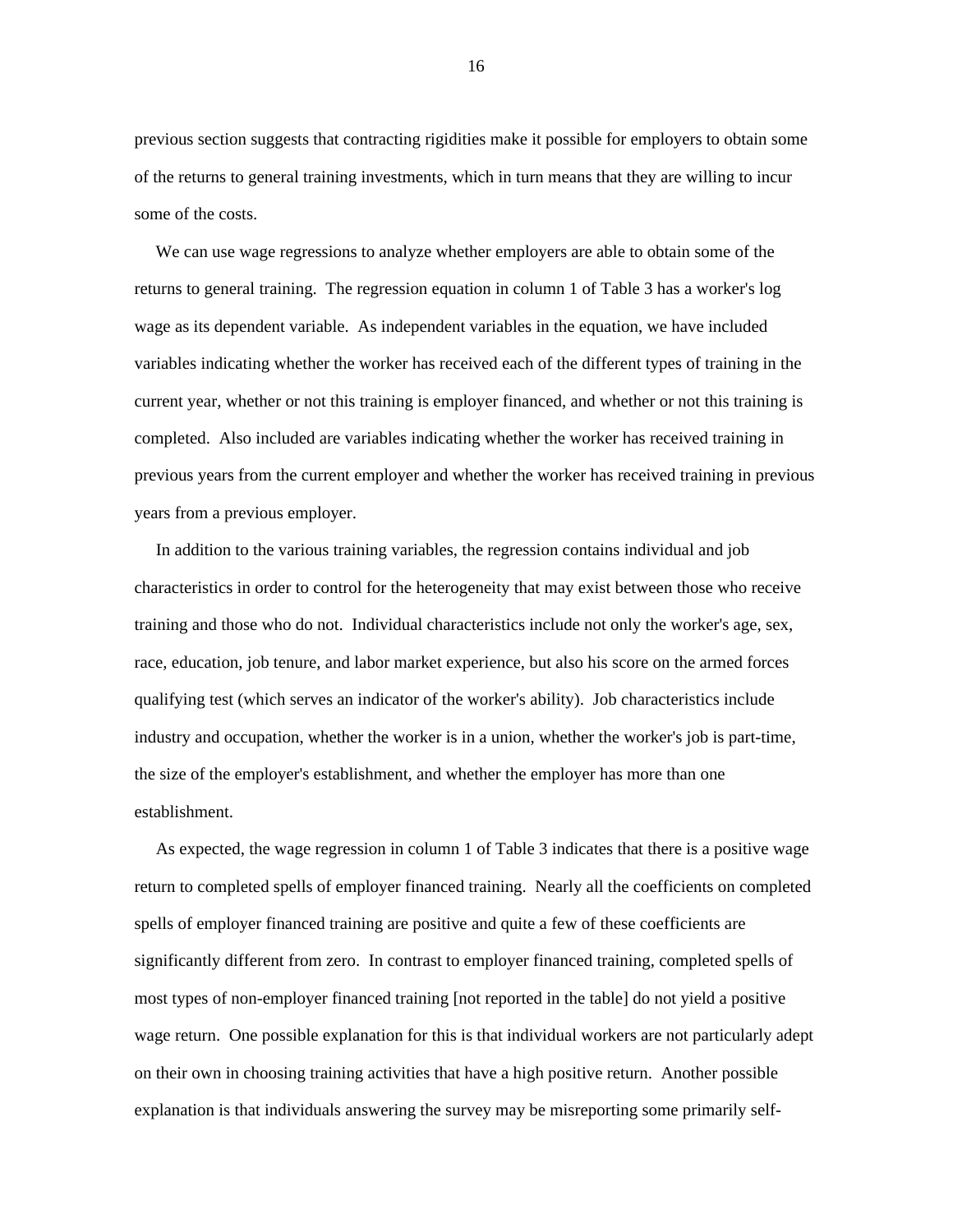financed leisure time activities as training. At any rate, the rest of our discussion will focus on employer financed training, which is more germane given our current concerns.<sup>14</sup>

 As discussed above, the NLSY data indicate that besides nearly always bearing the explicit costs of specific training, employers also frequently incur the explicit costs of what appears to be general training. The question that naturally arises is whether these costs are partially passed on to workers in the form of lower wages during the training period. Interestingly, the wage regression in column 1 of Table 3 does not provide much evidence of this. The coefficients labeled "marginal effects of uncompleted spells" indicate the differential wage returns between uncompleted and completed spells of employer financed training in the current year. As expected, most of these coefficients are negative, and the ones that are positive are small in magnitude. However, none of the coefficients are statistically different from zero. The returns to uncompleted spells of training (as compared to no training) can be obtained by adding the returns to completed spells of training to the marginal effects of uncompleted spells. While the estimated returns to uncompleted spells of formal company training and outside seminars are negative, these estimated returns are both statistically insignificant and economically small (-.014 and -.012). Of course, our finding that uncompleted spells of training do not have a negative effect on wages should be viewed with some caution since the number of uncompleted training spells in our sample is quite small. However, as alluded to in the introduction, a host of other studies have obtained the same result.15

<sup>&</sup>lt;sup>14</sup> We also will not have anything to say about "other training" except to note that analysis of "other training" responses in the full sample 1993 Computer Assisted Personal Interview reveals that this training variable is quite a hodgepodge. Four of the individuals responding "other" in 1993 indicated that they had received informal on the job training, 14 indicated that they received "on the job training", 14 indicated that they attended seminars or vocational-technical programs (training which should have been placed in a preceding category), 22 indicated that they received some form of schooling such as adult education or classroom training, 17 indicated some form of government training, 10 indicated that training occurred in prison, and 40 responses could not be classified.

<sup>&</sup>lt;sup>15</sup> We might note that the NLSY does not provide information on a worker's wage at the beginning of a training period. It is possible that training lowers a worker's wage at the beginning of the training period, but that the wage is increased through the training period as a worker becomes more productive. However, Barron, Black, and Loewenstein (1989) find that the amount of onthe-job training in the first three months has no statistically significant effect on the starting wage. And Barron, Berger, and Black's (1993) results indicate that the estimated effect of training on the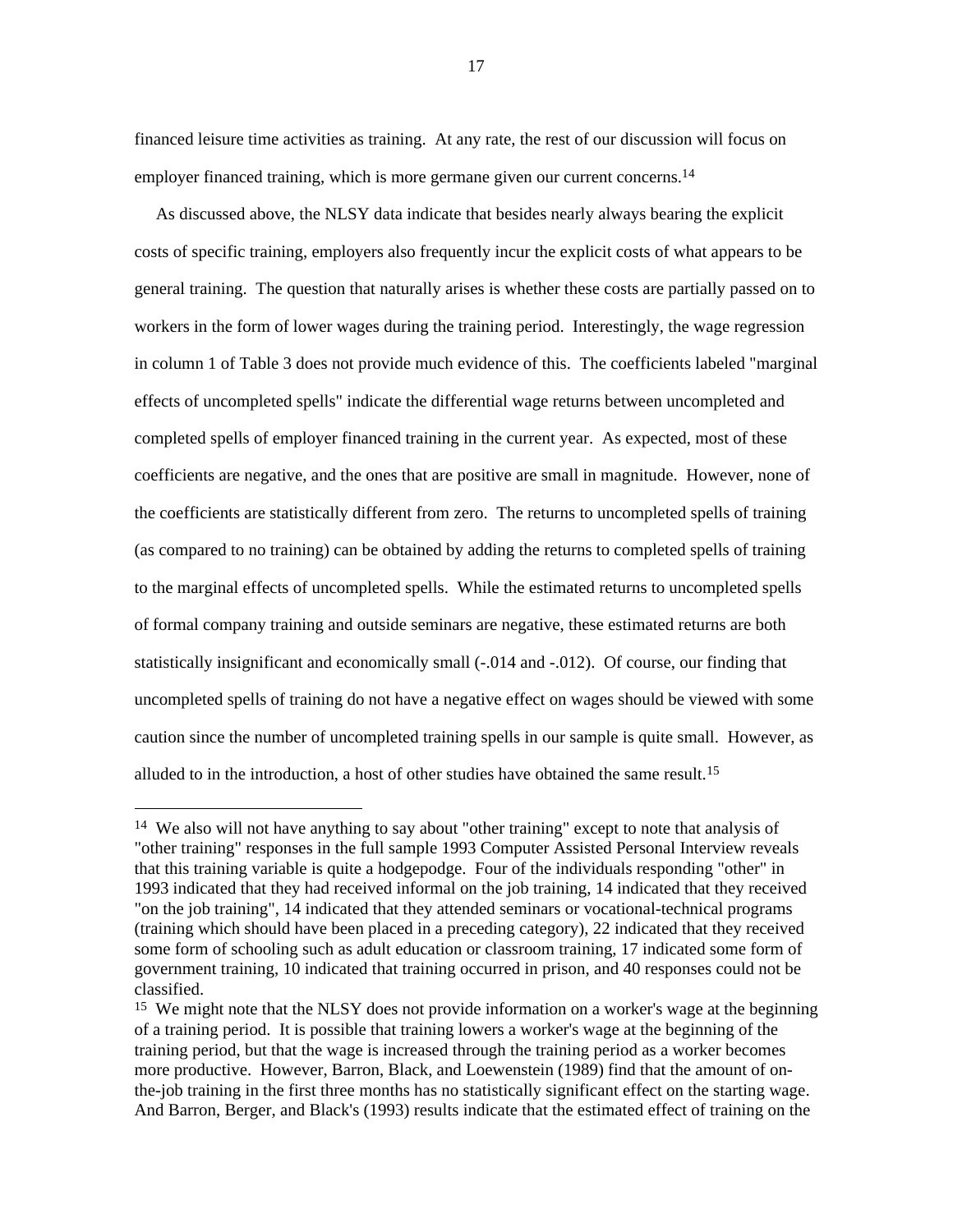Employers should only be willing to pay the costs of training if they are able to realize some of the returns. Is there any evidence to suggest that employers extract any of the returns to general training? While the costs of a training spell occur contemporaneously, the returns occur in the future. To determine the worker's return to training, we thus look at the effect of completed spells of past training on the current wage. While we do not have a direct measure of the employer's return, we can make some inferences about employers' rent extraction by comparing the wage return to training when a worker remains at the employer providing the training with the return when he moves to a new employer.

When one examines the returns to employer financed training, one sees that the coefficient on previous spells of formal company training at the current employer is .0654, but the coefficient on previous spells of formal company training at a previous employer is only .0087. Thus, while a spell of employer financed formal company training in a previous year has a positive and significant effect on a worker's current wage if the worker obtained the training at his current employer, it has essentially no effect on his wage if it was obtained at a previous employer. This is consistent with our hypothesis that formal company training is primarily specific. By way of contrast, the coefficient on business or vocational school training at a previous employer is .1410 and significantly different from zero, which is consistent with the fact that a substantial component of this training is likely to be general. Similarly, the statistically significant positive coefficients on outside and inside seminars at a previous employer (the coefficients are .2599, and .0802, respectively) suggest that a substantial part of this training is general as well.

 Unlike business and vocational school training at a previous employer, previous employer financed training in business and vocational schools at the current employer does not appear to

 $\overline{a}$ 

18

starting wage may be somewhat sensitive to the exact specification of the starting wage equation, but if it is negative, it is certainly very small. Barron, Black, and Loewenstein suggest that their inability to obtain compensating differentials may stem in part from unmeasured differences in worker ability. This is less of a problem in the National Longitudinal Survey of Youth, which contains richer individual data. Using the NLSY data through 1983, Lynch (1992) also fails to obtain a significant negative effect of uncompleted training on the wage. And using NLSY data from 1979 to 1982, Parsons (1989) does not find any evidence of a compensating differential for jobs with greater learning opportunities.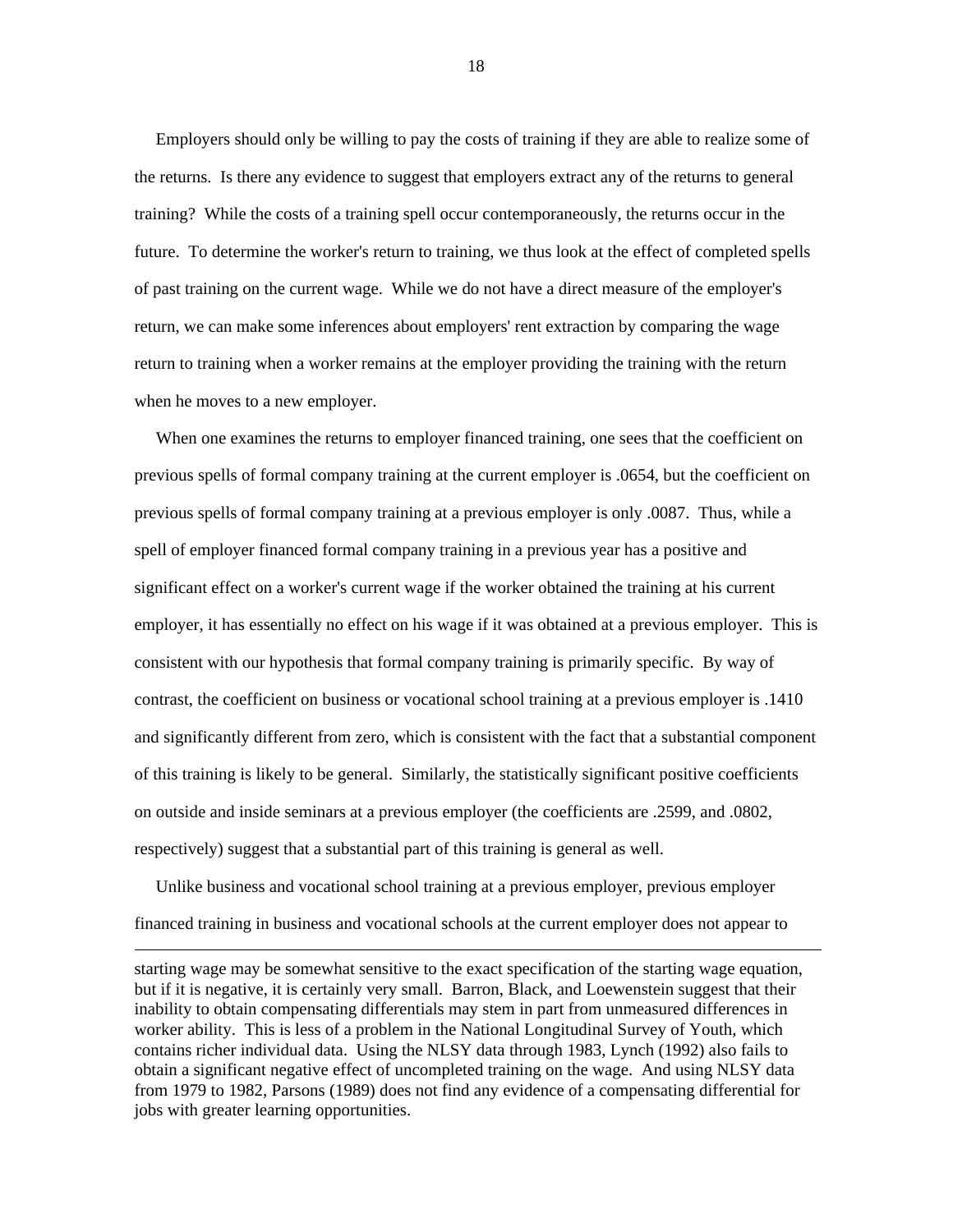have a positive effect on the current wage (the coefficient is an insignificant -.0673). A similar result holds for outside and, to a lesser extent, inside seminars: while previous employer financed outside seminars at the current employer have a significantly positive effect on the current log wage, the returns (.1463) are smaller than those associated with employer financed outside seminars while at a previous employer. This result is consistent with our hypothesis that employers extract some of the return to general training.

 The coefficients in column 1 of table 3 indicate that the differential return between employer financed formal company training at a previous and current employer is -.057, which is statistically different from zero at the 10% confidence level. For inside and outside seminars, the differential returns are .049 and .114, respectively. And the differential return for business and vocational school is .208, which is statistically different from zero at the 5% confidence level. These estimated differential returns are listed in table 4. As one would expect, the difference between the return to training at a previous and current employer is smaller the more specific is the training. However, it is difficult for the conventional model to explain the large positive differential for general training. Indeed, the only convincing explanation we can find is that employers are extracting some of the returns to general training.

 At first glance, one might suspect that the estimated positive differential for general training might be due to a bias introduced by individuals' endogenous separation decisions. It is indeed true that the returns to previous training at previous employers are estimated from the sample of individuals who switch jobs. Because persons switch jobs when they find an alternative that is more attractive than their previous job, our estimated returns to training in previous jobs may overstate the return that a worker who does not switch jobs can expect. However, we should expect a similar bias in the estimated returns to previous training at the current employer because these returns are estimated from the sample of individuals who do not switch jobs and these individuals will on average be in an unusually good job match. In short, our estimated returns to previous training at the current employer and previous training at past employers are both

19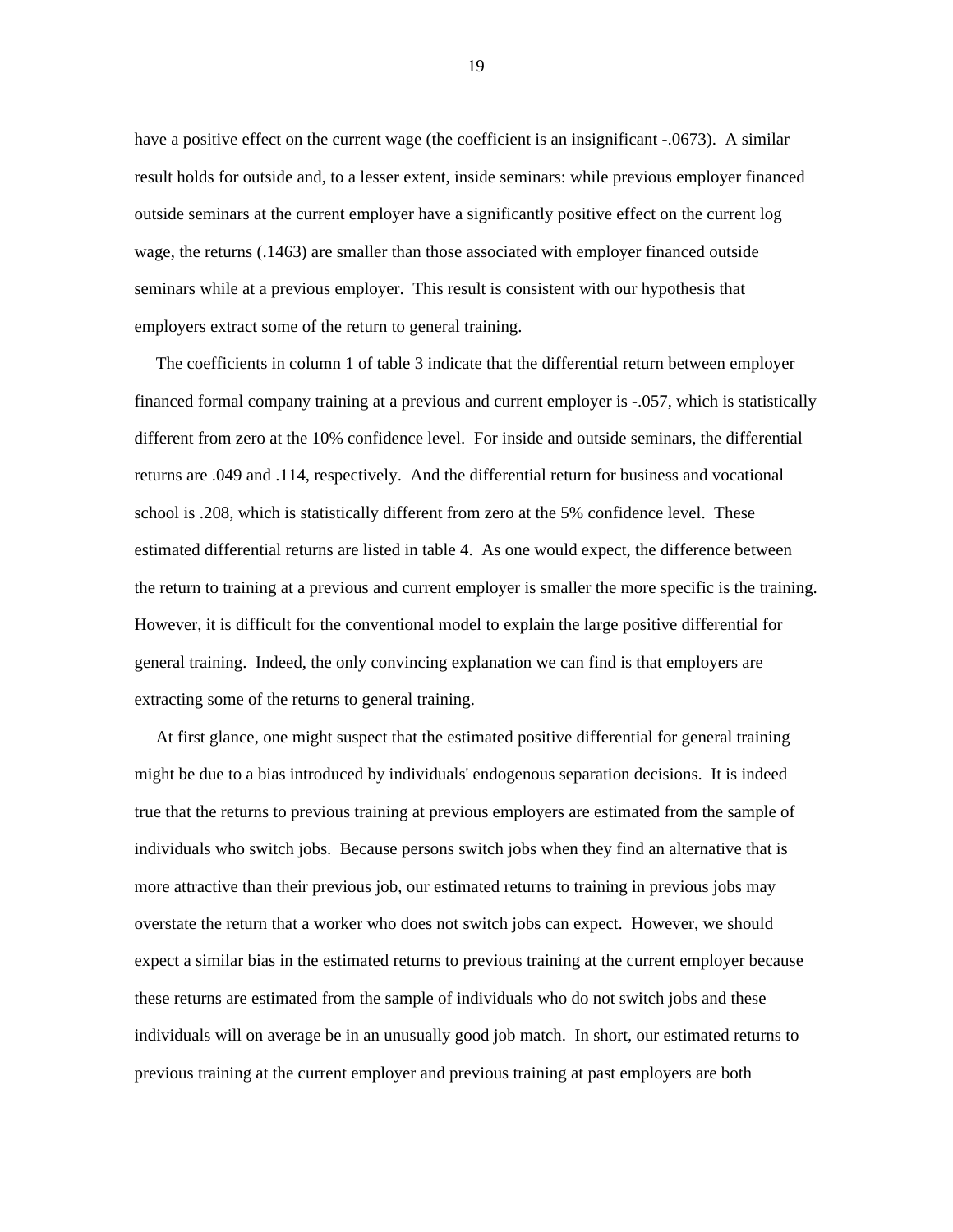confounded by individuals' endogenous separation decisions, but there is no reason a priori to expect the estimated differential to be biased in any particular direction.

 As initially pointed out by Barron, Black, and Loewenstein (1989), individuals who are more able may be more likely to receive training. While our regression equation includes a host of individual and job characteristics in an attempt to control for heterogeneity that may exist between those who receive training and those who do not, it is still possible that the training coefficients may be biased upward because of unmeasured heterogeneity. Although it is difficult to imagine how this would bias the differential return between training at a current and previous employer, we can provide an additional check on our results by estimating a fixed effects wage equation.

 While a fixed effects wage equation will obviously eliminate any bias introduced by unobserved personal characteristics, it is not so apparent how a fixed effects equation controls for unobserved match characteristics. To help get a handle on this, consider the simple error components model:

components model:  
(18) 
$$
W_{ijt} = T_{ijt}\beta_1 + \hat{T}_{ijt}\beta_2 + \tilde{T}_{ijt}\beta_3 + u_i + v_{ij} + e_{ijt},
$$

where  $W_{ijt}$  is individual i's wage on job j at time t,  $T_{ijt}$  is individual i's training during the current period t,  $\hat{T}_{ijt}$  is individual i's accumulated training on the current job j at the beginning of period t, w<br>pe<br>T  $\tilde{T}_{ijt}$  is individual i's training accumulated at jobs previous to job j,  $u_i$  is an individual fixed effect,  $v_{ij}$  is an individual-job match fixed effect, and  $e_{ijt}$  is a transitory mean zero error term uncorrelated with  $(T_{ijt}, \hat{T}_{ijt}, \tilde{T}_{ijt}, u_i, v_{ij})$ . Barron, Black, and Loewenstein worried about the unobserved individual ivid $_{\rm ijt}$ ,  $\rm \tilde{T}_{\rm i}$  $v_{ij}$  is an individual-job match fixed effect, and  $e_{ijt}$  is a transitory mean zero error term uncorrelated<br>with  $(T_{ijt}, \hat{T}_{ijt}, \tilde{T}_{ijt}, u_i, v_{ij})$ . Barron, Black, and Loewenstein worried about the unobserved individual<br>hete the unobserved job match heterogeneity  $v_{ij}$  and its possible correlation with the training variables. First differencing the wage equation (18) gives us after several steps of algebra

(19) 
$$
(W_{ijt} - W_{ijt-1}) = T_{ijt}\beta_1 + T_{ijt-1}(\beta_2 - \beta_1) + (e_{ijt} - e_{ijt-1})
$$

if the individual is in same job j during periods t and t-1,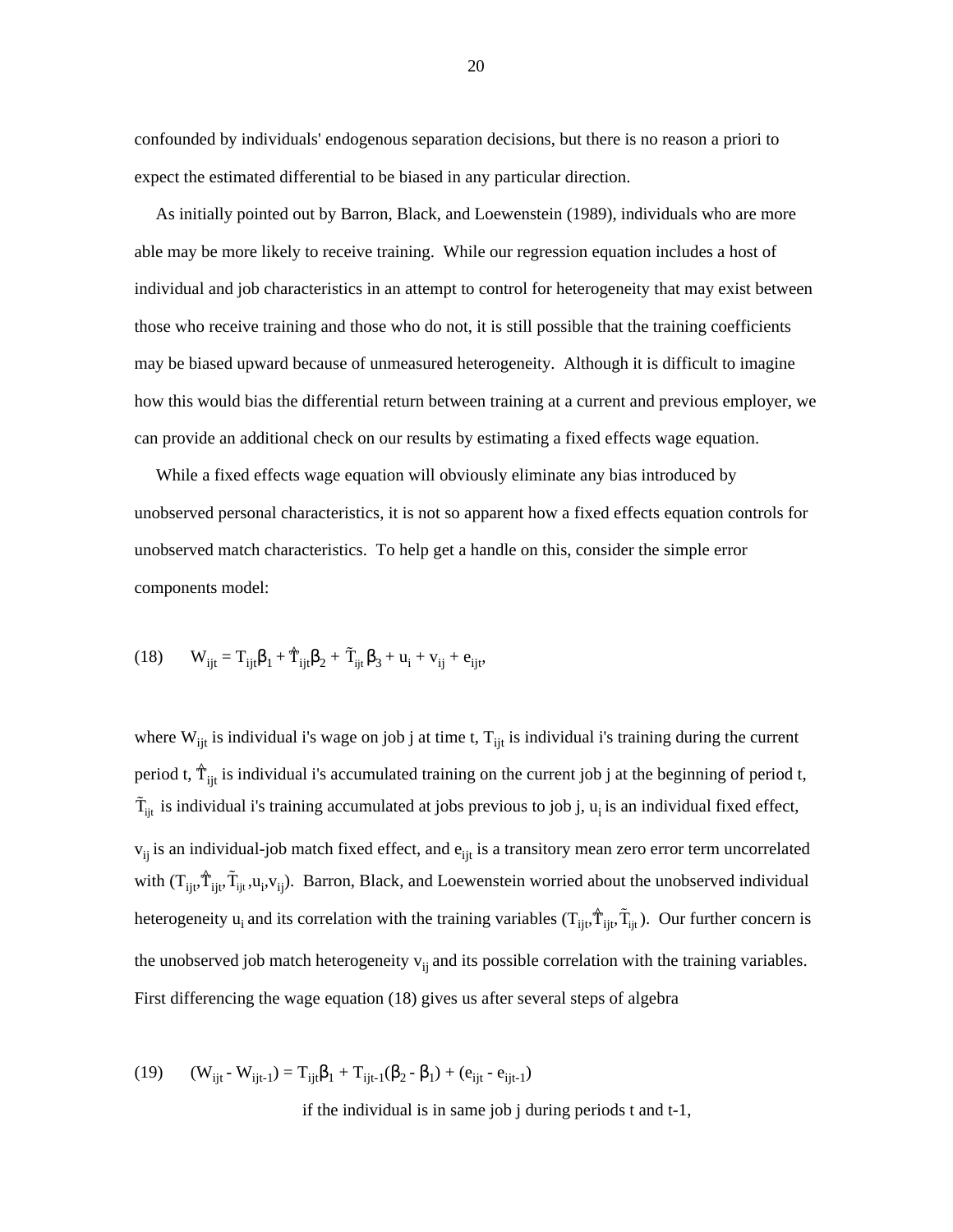$$
(W_{ijt} - W_{ikt-1}) = T_{ijt}\beta_1 + T_{ikt-1}(\beta_2 - \beta_1) + \hat{T}_{ikt}(\beta_3 - \beta_2) + (v_{ij} - v_{ik}) + (e_{ijt} - e_{ikt-1})
$$
  
if the individual is in job j during period t and job k≠j during period t-1.

For individuals who do not change jobs,  $T_{ijt}$  and  $T_{ijt-1}$  are uncorrelated with the error ( $e_{ijt}$  -  $e_{ijt-1}$ ) and the estimated coefficients  $\beta_1$  and  $\beta_2$  are unbiased. The coefficient  $\beta_3$  is not estimated from this sample of non-movers. Wage growth for individuals who change jobs can occur in three ways. First, wages can increase the "conventional" way through contemporaneous human capital accumulation as seen by the term  $T_{ijt}\beta_1 + T_{ikt-1}(\beta_2 - \beta_1)$ . Second, the term  $\hat{T}_{ikt}(\beta_3 - \beta_2)$  indicates how wages can increase or decrease depending on how the returns on the stock of human capital acquired at the previous employer may differ at the new employer and the previous employer. Finally, wages may increase as a result of a better match at the new employer as seen by the term  $(v_{ij} - v_{ik}).$ 

There are two reasons why accumulated training  $\hat{T}_{ikt}$  may be correlated with the error component ( $v_{ij}$  -  $v_{ik}$ ). First, the expected value of ( $v_{ij}$  -  $v_{ik}$ ) for those who change jobs is negatively correlated with the magnitude of  $v_{ik}$ . In other words, we expect to observe higher wage growth for those who are leaving a poor job match compared to those who are leaving a good job match. If the stock of training  $\hat{T}_{ikt}$  is positively correlated with the individual-job match fixed effect  $v_{ik}$ , this will cause the estimated coefficient  $(β<sub>3</sub> - β<sub>2</sub>)$  to be downward biased.

 A second possible source of bias arises from the endogeneity of individuals' separation decisions. Recall from the model presented in section two that individual i's expected valuation of job j at the beginning of period t is

(20) at the beginning of period t is  
(20) 
$$
V_{ijt} = \hat{T}_{ijt}\beta_2 + \tilde{T}_{ijt}\beta_3 + u_i + v_{ij} + \varepsilon_{ij} + R_{ijt},
$$

where  $\varepsilon_{ij}$  denotes the non-pecuniary value that individual i receives from job j, and  $R_{ijt}$  denotes the discounted expected value of all future pecuniary and non-pecuniary returns at employer j from period t onward. An individual voluntarily moves from job k in period t-1 to a new job j that he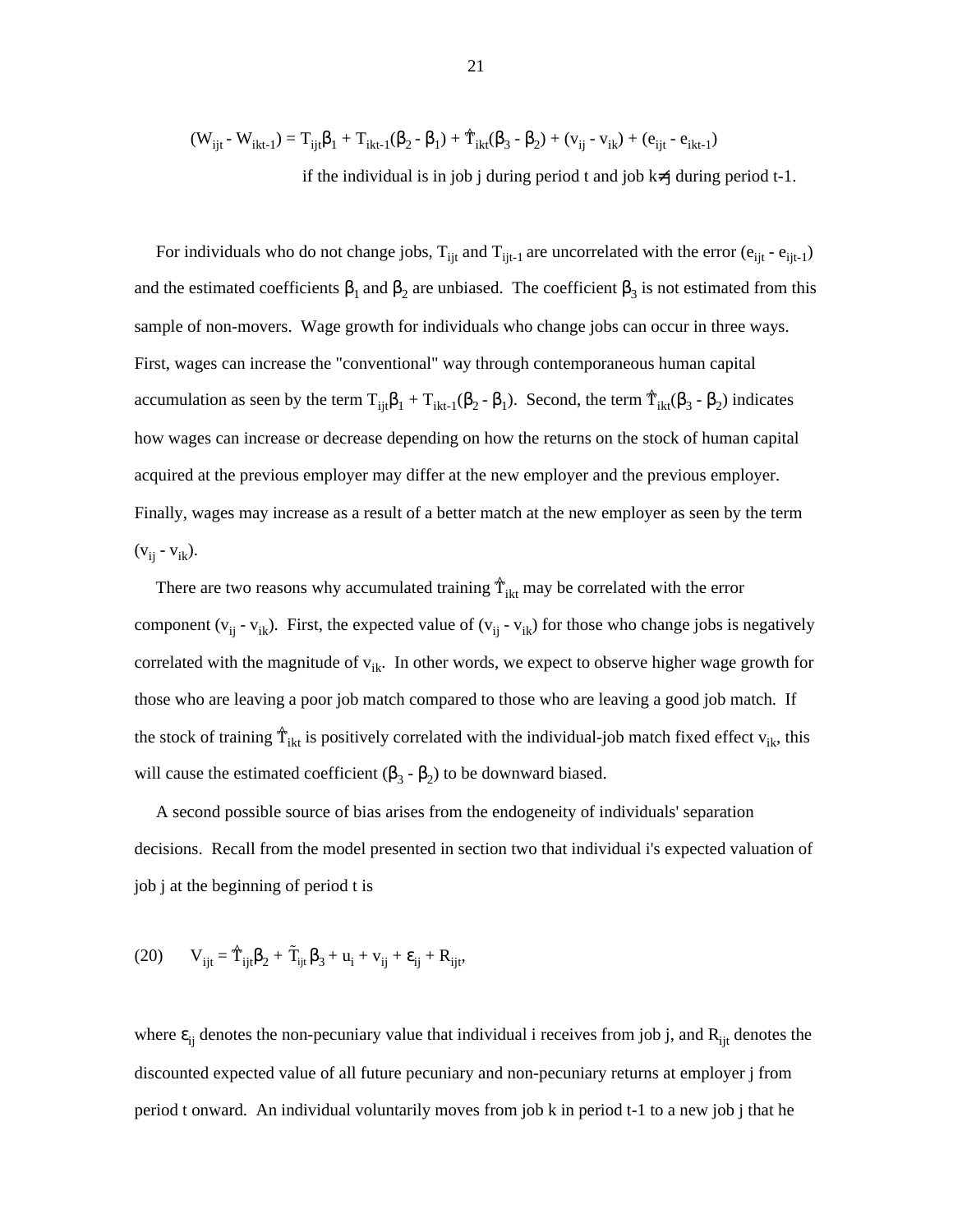locates in period t if the new job has a higher expected value, that is, if  $V_{ijt} > V_{ikt}$ .<sup>16</sup> Using (20), worker i's quit decision at the beginning of period t may be written as

(21) Switch Jobs if 
$$
\hat{T}_{ikt}(\beta_3 - \beta_2) + (v_{ij} - v_{ik}) + (\varepsilon_{ij} - \varepsilon_{ik}) + (R_{ijt} - R_{ikt}) > 0.
$$

 For persons who quit job k in favor of job j, equation (21) implies that the training accumulated at job k,  $\hat{T}_{ikt}$ , is correlated with the improvement in the value of the match  $[(v_{ij} - v_{ik}) + (\varepsilon_{ij} - \varepsilon_{ik}) +$  $(R_{ijt} - R_{ikt})$ . This latter term is decomposed into the pecuniary improvement, the non-pecuniary improvement, and the improvement in the present value of expected future returns. Each of these three components is unobserved by the econometrician. As is immediately obvious from (21), the direction of the correlation between the stock of training and the improvement in the value of the match is dependent upon the sign of the coefficient  $(\beta_3 - \beta_2)$ . If  $\beta_2 > \beta_3$ , as would be expected for specific training, then the improvement in the value of the match necessary to induce a quit is positively correlated with accumulated training  $\hat{T}_{ikt}$ . If  $\beta_2 = \beta_3$ , then the improvement in the value of the match necessary to induce a quit is uncorrelated with accumulated training  $\hat{T}_{ikt}$ . If  $\beta_2 < \beta_3$ , as would be expected if the current employer is extracting rents from general training, then the improvement in the value of the match necessary to induce a quit is negatively correlated with accumulated training  $\hat{T}_{ikt}$ . Provided that  $[(\epsilon_{ij} - \epsilon_{ik}) + (R_{ijt} - R_{ikt})]$  is not strongly negatively correlated with  $(v_{ij} - v_{ik})$ , the correlation between training and the pecuniary improvement in match quality ( $v_{ij}$  -  $v_{ik}$ ) has the same sign as the correlation between training and the improved value of the match  $[(v_{ij} - v_{ik}) + (\varepsilon_{ij} - \varepsilon_{ik}) + (R_{ijt} - R_{ikt})]$ . Under this assumption,  $(\beta_3 - \beta_2)$  in equation (19)

<sup>&</sup>lt;sup>16</sup> Our discussion focuses on quits rather than dismissals in part because the former seem to be more common (for example, as reported by McLaughlin (1990), PSID data for the period 1976- 1984 indicate that quits occur 1.88 times more often than dismissals). A dismissal is caused by a negative productivity shock and is not affected by a worker's alternative wage. Thus, for workers who are dismissed,  $E[\hat{T}_{ikt}(v_{ij} - v_{ik})] = -E(\hat{T}_{ikt}v_{ik})$ . Dismissals will therefore cause the fixed effects estimate of  $(\beta_3 - \beta_2)$  to be biased downward if the stock of training is positively correlated with the individual-job match fixed effect  $v_{ik}$ .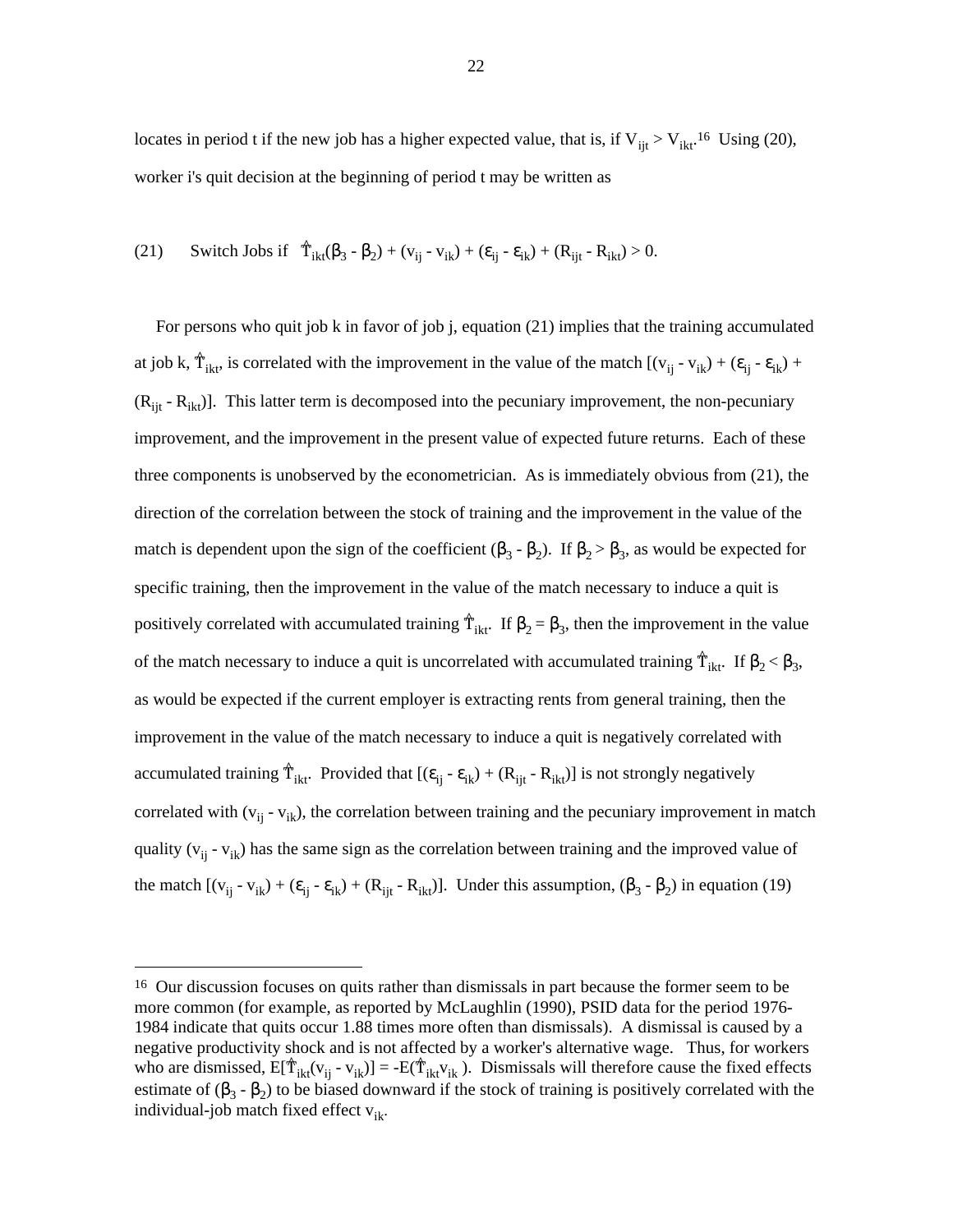will be biased upward from its true negative value if  $\beta_2 > \beta_3$  and will be biased downward from its true positive value if  $β<sub>2</sub> < β<sub>3</sub>$ .

 The estimates from the individual fixed effects wage equation are presented in column 2 of tables 3 and 4. We have controlled for the non-zero mean of the unobserved error component  $(v_{ii} - v_{ii})$  $v_{ik}$ ) by including a dummy variable equal to one when the individual changes jobs. The estimated coefficient [not reported in the table] is .0336 (and its standard error is .0201). Our other results are in large part similar to those in column 1. Note in particular that the coefficients in table 3 on employer financed business and vocational school training and outside seminars at a previous employer exceed the coefficients on employer financed business and vocational school training and outside seminars at the same employer. Indeed, the coefficients on employer financed business and vocational school training and outside seminars at a previous employer are statistically different from zero, while the coefficients on employer financed business and vocational school training and outside seminars at the same employer are not.

 Table 4 indicates that the estimated differential return between past business and vocational school training at a current and previous employer falls in the fixed effects equation, as does the estimated differential return to outside seminars.<sup>17</sup> This finding is consistent with the previous econometric exercise which suggested that the fixed effects estimate of  $(\beta_3 - \beta_2)$  is downward biased if  $\beta_3 > \beta_2$ . In any case, the differential returns to outside seminars and business and vocational training are still quite large, as both exceed 10 percent.

#### V. *Conclusion*

 Recent NLSY data provide information on who bears the direct costs of training. The 1988- 1991 NLSY data indicate that employers nearly always pay the explicit cost of training that the

 $17$  The estimated differential return between past company training at a current and previous employer rises from -.057 in the level equation to essentially zero in the fixed effects equation. Unlike all the level coefficients and the first differenced coefficients on inside seminars, outside seminars, and business and vocational schools, the first differenced formal training coefficients are quite sensitive to specification.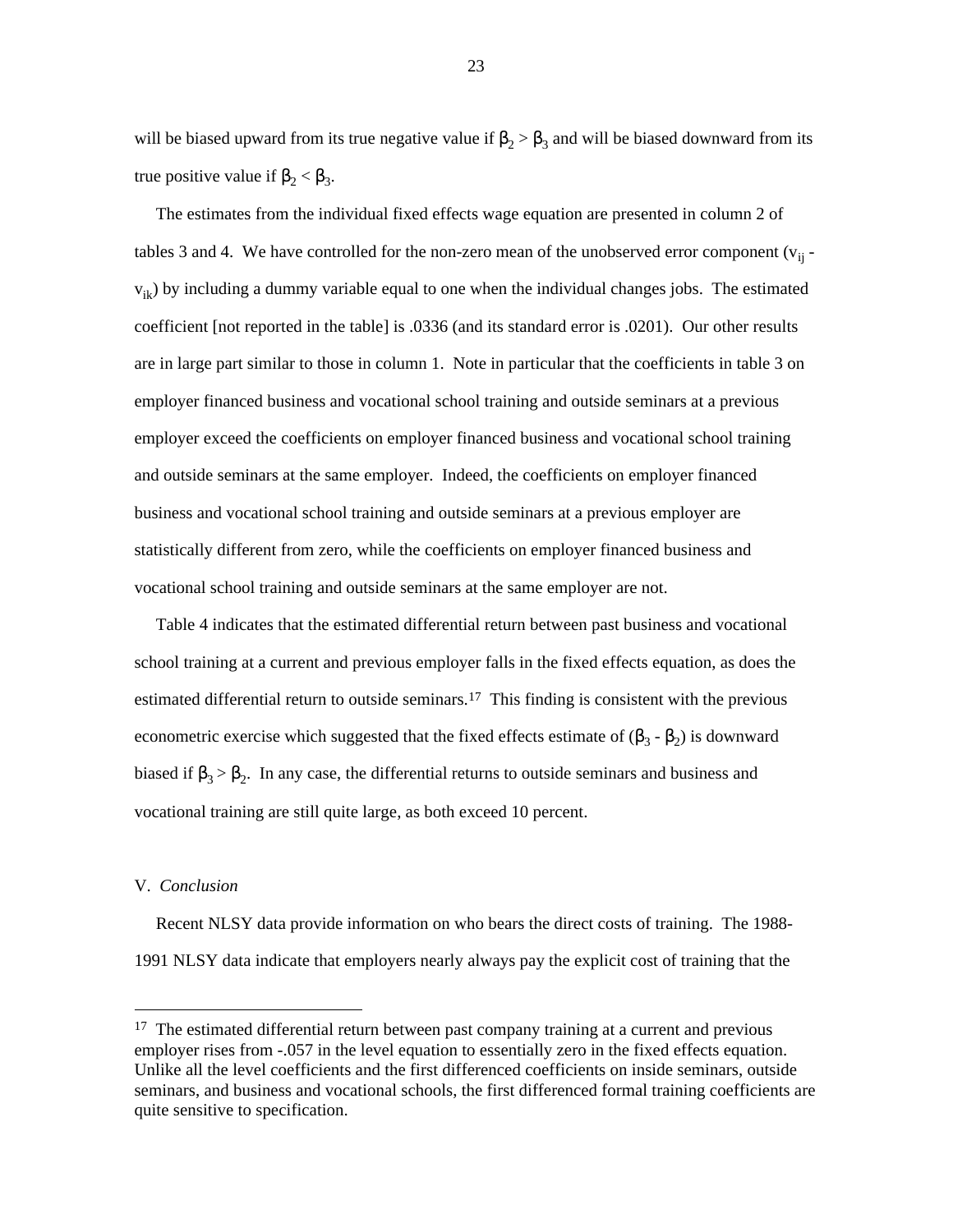worker receives on the employer's premises. Even more strikingly, the employer often pays for the explicit costs of what appears to be general training: seminars or training programs outside of work and training that a worker receives in business school, an apprenticeship program, a vocational or technical institute, or a correspondence course. Evidence from at least two other data sets also indicates that employers pay for general training, an observation that is contrary to the conventional human capital model.

 We have argued that employers pay for general training because they are able to obtain some of the returns. This hypothesis is supported by our wage regressions which indicate that completed spells of general training paid for by previous employers have a larger effect on the wage than completed spells of general training paid for by the current employer. Given the small cell sizes of our five training components, the evidence is not entirely conclusive. Although we could have reduced the variances of our parameter estimates by aggregating the data, we were unsure of the appropriate way to aggregate. We chose to work with the disaggregated training components in order to minimize possible differences in specificity within a given category of training.18

 Worker mobility costs are an important feature of the theoretical model that we presented in Section II. As suggested by Bishop (1988) and Parsons (1990), a liquidity constraint facing workers is another factor that may affect the division of the returns and costs to training. However, we may note that mobility costs and a high worker discount rate are not sufficient to induce employers to incur any of the costs of general training. Employers will be willing to incur some of the costs of general training only if they realize some of the returns. But in the absence of a binding wage guarantee, the first-order condition for the employer's post-training wage offer already takes mobility costs and discount factors into account and thus implies that all the returns

<sup>&</sup>lt;sup>18</sup> General training spells are likely both to have a higher wage return than specific training spells and to be associated with higher subsequent turnover. Thus, including specific and general training spells in the same training category could by itself cause us to estimate a higher wage return for training received at a previous employer than for training received at a curent employer. For this reason, we have attempted to ensure that our general training categories really include only general training. (For example, it is hard to imagine how business school training could possibly be specific).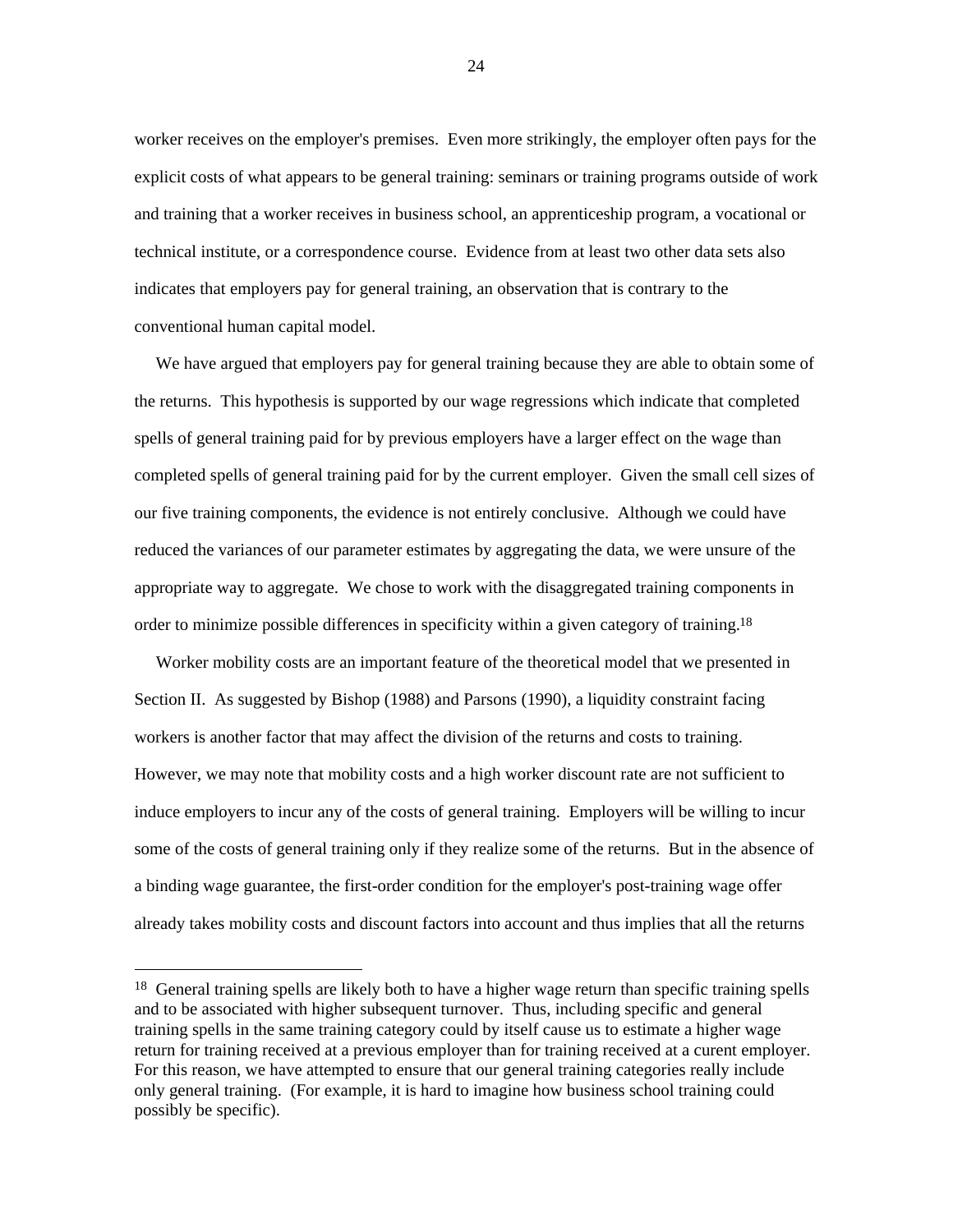to general human capital will be passed on to workers in the form of higher future wages. This result is quite robust and holds in both the full commitment and the self-enforcing model. The prediction that employers pay for all general training is also not affected by tax considerations. If employers are better able than workers to write off the costs of general training investments, then we should see employers bearing the explicit costs of training and passing these costs entirely onto workers in the form of lower wages during the training period; workers should still receive all the returns to general training. However, as is the case with other data sets, there is no evidence in the NLSY that workers bear the costs of training in the form of a lower wage.<sup>19</sup>

 One can obtain the prediction that employers share in the returns and costs to general training investments only by expanding on the set of contracts that employers are allowed to offer.20 Two contracting assumptions are common in the literature. At one extreme, it is often assumed that an employer can credibly commit to any future wage profile and at the other extreme, it is sometimes assumed that an employer must offer a contract that he will not have an incentive to alter after the employment relationship has begun. We find it more reasonable to assume that at the time of hire the employer guarantees some minimal future wage (or rate of wage growth), but is free to offer a higher wage if he so desires. The future wage guarantee serves the purpose of assuring a newly hired worker that the employer will not extract excessive rents from him should it turn out that he places a relatively high valuation on the employer's job. When the wage guarantee is binding, an increase in the worker's productivity caused by an increase in his stock of human capital will not cause the employer to pay a higher wage. The employer will thus share in the returns to general as well as specific training.

<sup>&</sup>lt;sup>19</sup> In the self-enforcing model, the result that workers realize all the returns to general training is also not affected by a legal minimum wage during the training period. In any case, most of the workers in our sample earn a starting wage that exceeds the legal minimum wage.

<sup>20</sup> Katz and Ziderman (1990) argue that an employer can realize some of the return to a general training investment if competing firms have imperfect information about generality of this investment and Pichler (1993) points out that a worker will stay with a firm paying a wage below his alternative if the prospect of future wage growth from continued general training outweighs the short-run gain from quitting.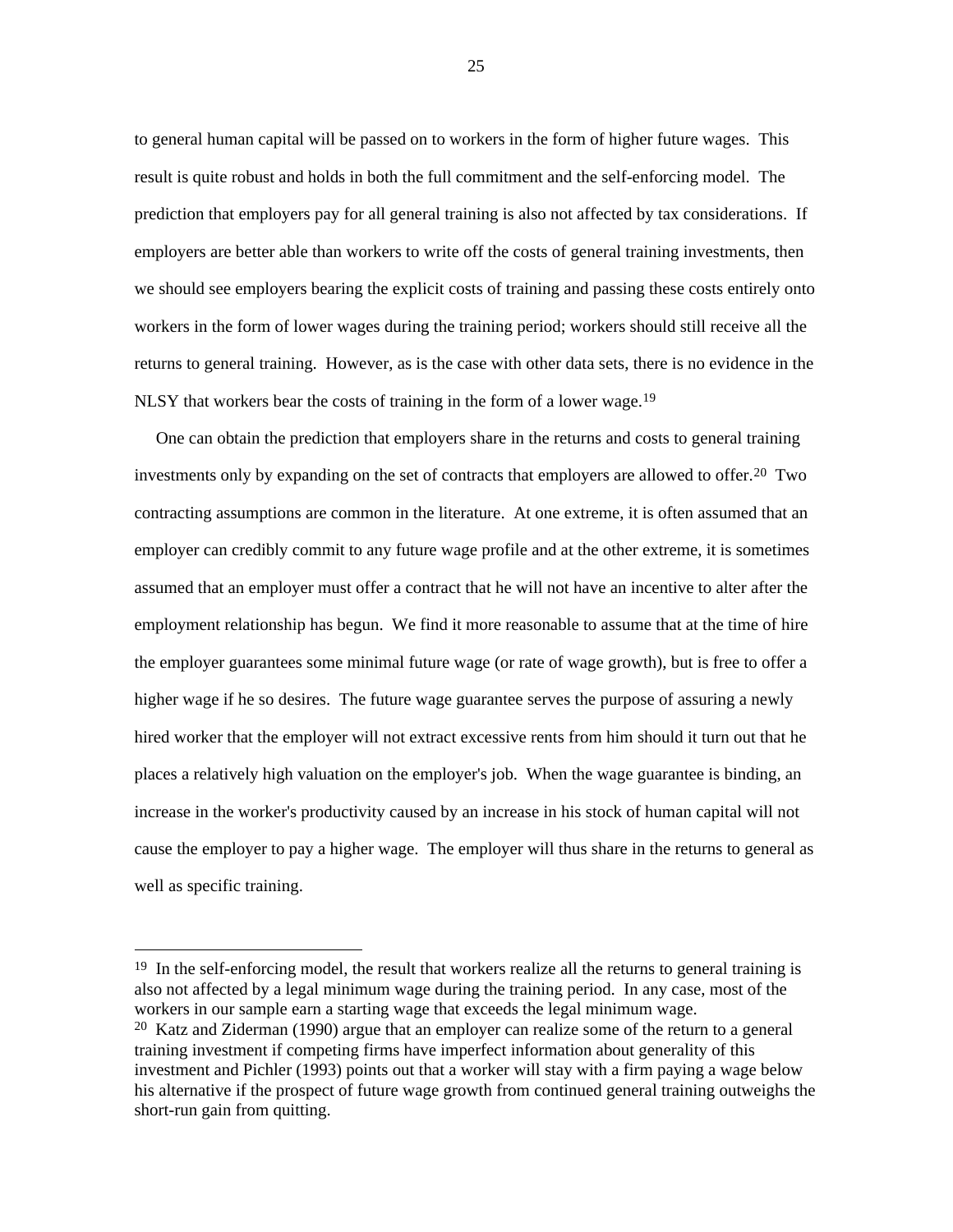Our analysis implicitly assumes that the wage guarantee is set before training is determined. If training is entirely determined before the wage guarantee is set, then this information will be incorporated in the optimal wage guarantee; as discussed above, this would likely result in workers realizing all the returns to general training. The justification for our assumption that training is not known with certainty before the wage guarantee is set is that the returns and costs to training investments vary among workers. If information about the returns and costs to training a worker comes out belatedly over time, some training decisions will likely be postponed until after the match has started. As we discuss in a recent paper (Loewenstein and Spletzer (1995)), this hypothesis is supported by the NLSY data. Analysis of the data indicates that a substantial amount of training is belated.

 Besides its potential use as a means of preventing employers from extracting excessive rents from workers, there are other possible reasons for a future wage guarantee. In accordance with the efficiency wage literature, a wage guarantee might arise from employers' efforts to deter shirking by workers. Alternatively, the constraint may reflect a "social norm" that the employer must adhere to if he does not want to hurt the morale of his workers. No matter what its cause, a binding wage guarantee breaks the link between a worker's future productivity and wage rate, which in turn implies that employers will extract some of the returns to general training.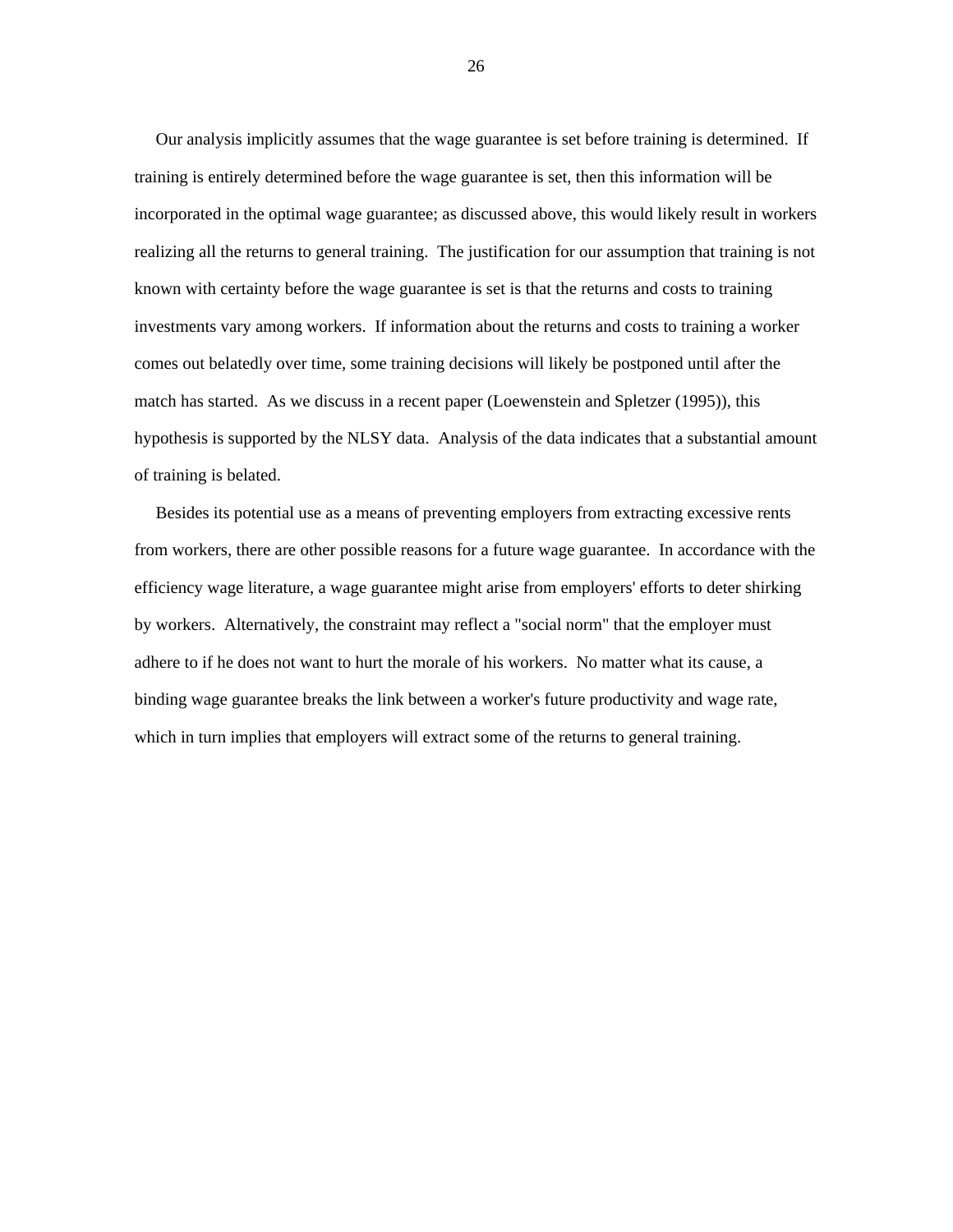#### *References*

- Altonji, Joseph G. and James R. Spletzer. 1991. "Worker Characteristics, Job Characteristics, and the Receipt of On-the-Job Training." *Industrial and Labor Relations Review*, pp. 58-79.
- Barron, John M., Mark C. Berger, and Dan A. Black. 1993. "Do Workers Pay for On-the-Job Training?" University of Kentucky Working Paper #E-169-93.
- Barron, John M., Dan A. Black, and Mark A. Loewenstein. 1989. "Job Matching and On-the- Job Training." *Journal of Labor Economics*, pp. 1-19.
- Becker, Gary S. 1962. "Investment in Human Capital: A Theoretical Analysis." *Journal of Political Economy*, pp. 9-49.
- Bishop, John. 1988. "Do Employers Share the Costs and Benefits of General Training?" Mimeo, Center for Advanced Human Resource Studies, Cornell University.
- Black, Dan A. and Mark A. Loewenstein. 1995. "Dismissals and Match-Specific Rents." Bureau of Labor Statistics Working Paper #247 (revised).
- Hashimoto, Masanori. 1981. "Firm-Specific Investment as a Shared Investment." *American Economic Review*, pp. 475-482.
- Johnson, William R. 1978 "A Theory of Job Shopping." *Quarterly Journal of Economics*, pp. 261-78.
- Kuhn, Peter. 1994. "Demographic Groups and Personnel Policy." *Labour Economics*, pp. 49-70.
- Katz, Eliakim and Adrian Ziderman. 1990. "Investment in General Training: The Role of Information and Labour Mobility." *The Economic Journal*, pp. 1147-58.
- Loewenstein, Mark A. and James R. Spletzer. 1993. "Training, Tenure, and Cost-Sharing: Evidence from the CPS." Unpublished paper presented at the 1993 Western Economic Meetings.
- Loewenstein, Mark A. and James R. Spletzer. 1995. "Belated Training: The Relationship Between Training, Tenure, and Wages." Unpublished paper, Bureau of Labor Statistics.
- Lynch, Lisa M. 1992. "Private Sector Training and the Earnings of Young Workers." *American Economic Review*, pp. 299-312.
- McLaughlin, Kenneth J. 1990. "General Productivity in a Theory of Quits and Layoffs." *Journal of Labor Economics*, pp. 75-98.
- Parsons, Donald O. 1989. "On-the-Job Learning and Wage Growth." Mimeo, Ohio State University.
- Parsons, Donald O. 1990. "The Firm's Decision to Train." *Research in Labor Economics*, pp. 53-75.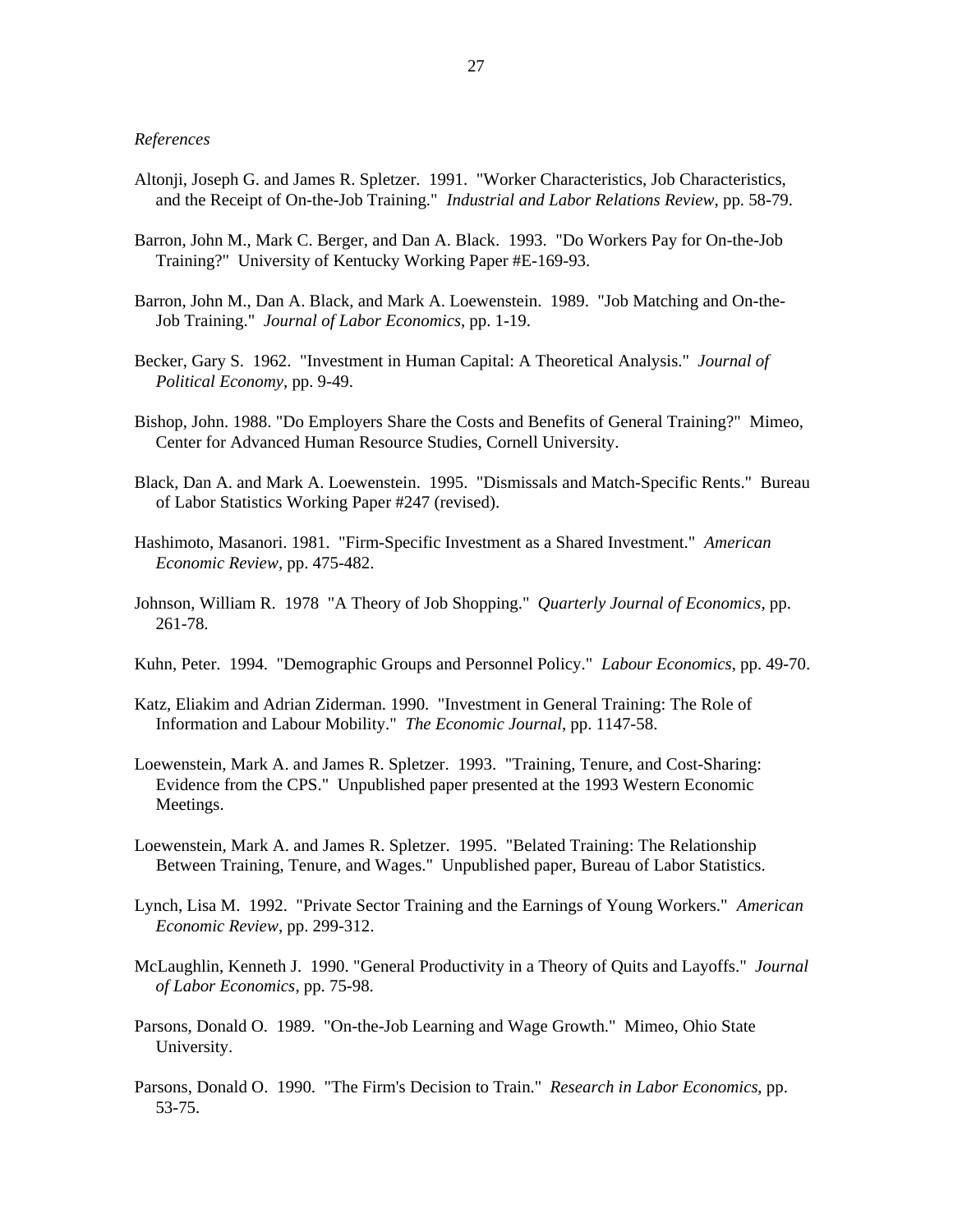- Pichler, Eva. 1993. "Cost-sharing of General and Specific Training with Depreciation of Human Capital." *Economics of Education Review*, pp. 117-24.
- Shapiro, Carl and Joseph E. Stiglitz. 1984. "Equilibrium Unemployment as a Worker Discipline Device." *American Economic Review*, pp. 433-44.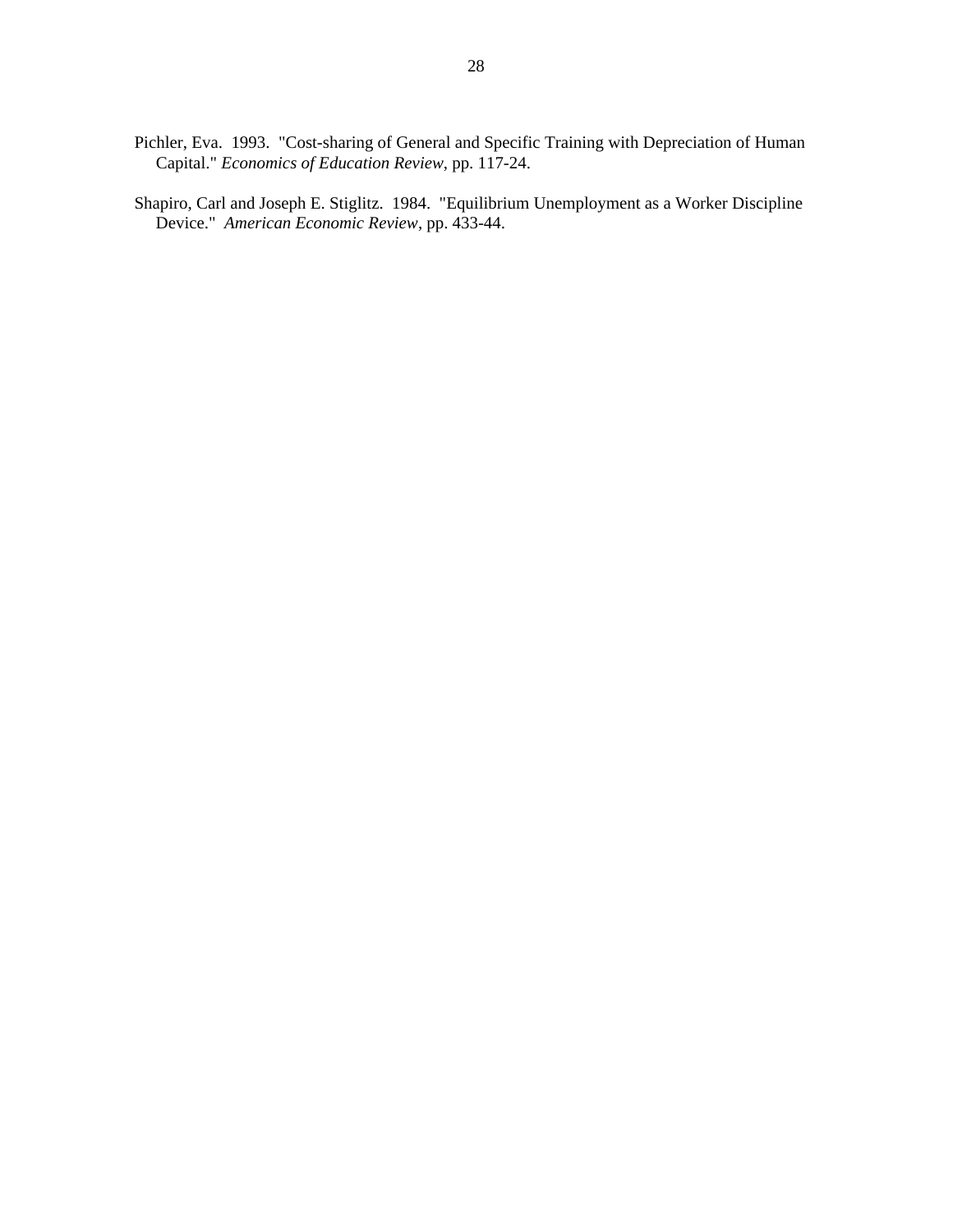# **Table 1: NLSY Training Questions**

| 1) Since [date of the last interview], did you attend any training<br>program or any on-the-job training designed to help people find<br>a job, improve job skills, or learn a new job?                                                                                                                         |
|-----------------------------------------------------------------------------------------------------------------------------------------------------------------------------------------------------------------------------------------------------------------------------------------------------------------|
| 2) Which category best describes where you received this training?<br>Business school<br>Apprenticeship program<br>A vocational or technical institute<br>A correspondence course<br>Formal company training run by employer or military training<br>Seminars or training programs at work run by someone other |
| than employer<br>Seminars or training programs outside of work<br>Vocational rehabilitation center<br>Other (specify)                                                                                                                                                                                           |
| 3) Who paid for this training program? [Check all that apply]<br>Self or family<br>Employer<br>Job Training Partnership Act<br>Trade Adjustment Act<br>Job Corps Program<br>Work Incentive Program<br>Veteran's Administration<br>Vocational Rehabilitation<br>Other (specify)                                  |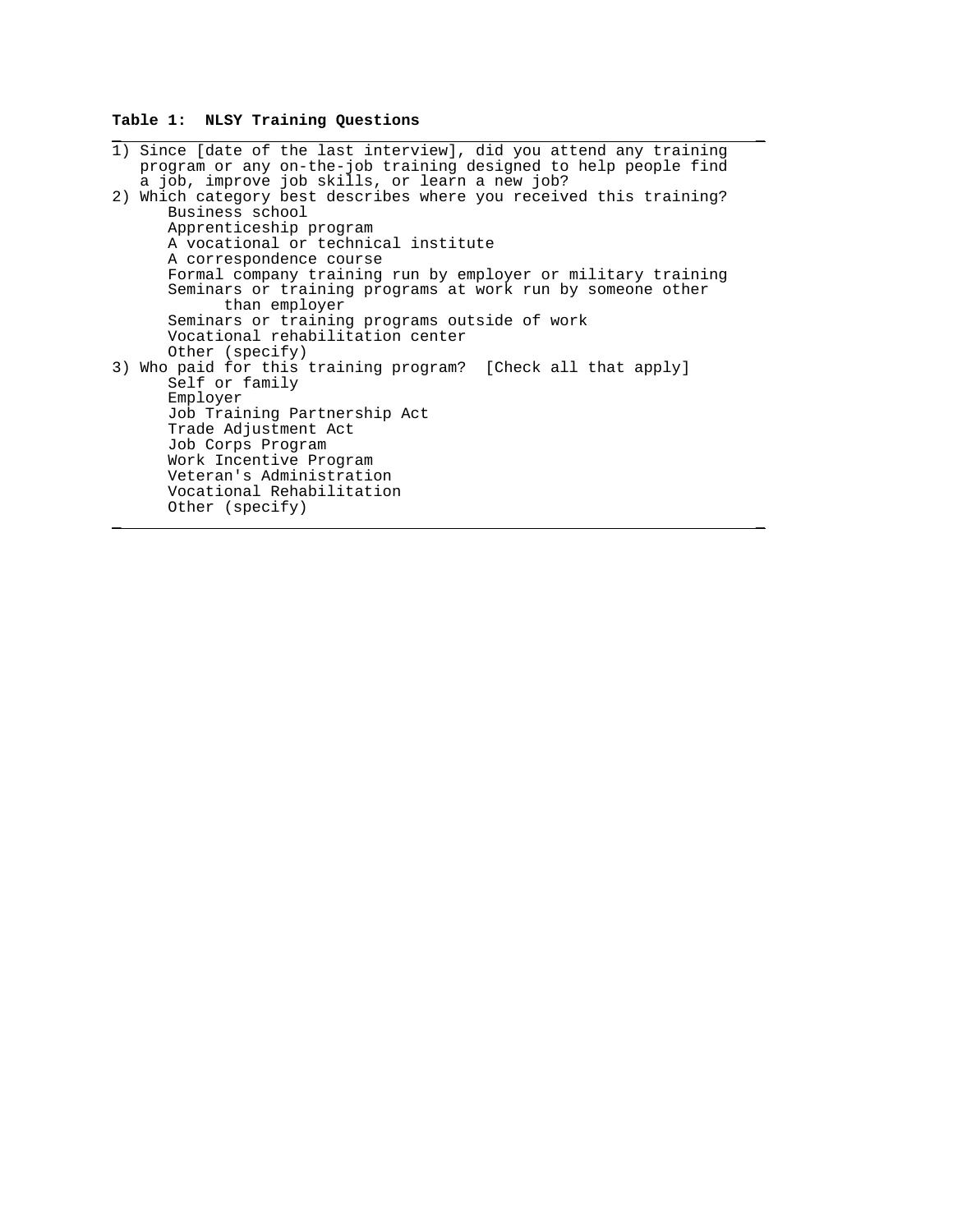# **Table 2: The Probability that a Training Spell is Employer Paid**

| Type of Training                            | Percentage of Spells   |  |  |
|---------------------------------------------|------------------------|--|--|
|                                             | that are Employer Paid |  |  |
| Formal Company Training                     | 95.71%                 |  |  |
| Seminars at Work                            | 91.22%                 |  |  |
| Seminars Outside of Work                    | 81.96%                 |  |  |
| Business School, Vocational Institute, etc. | 42.22%                 |  |  |
| Other                                       | 45.45%                 |  |  |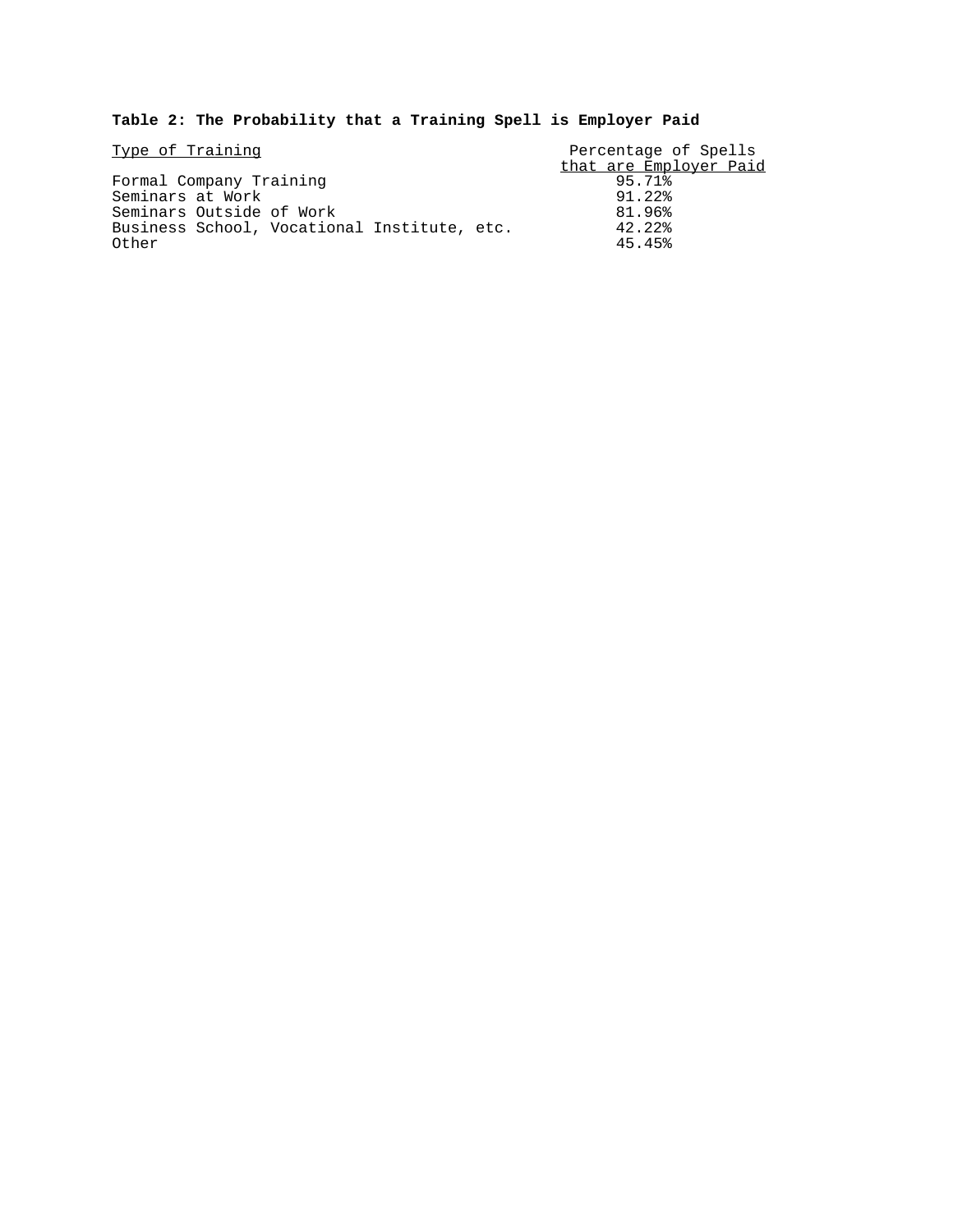#### **Table 3: Wage Regressions**

|                                                                                             | Mean   | (1)                     | (2)                               |
|---------------------------------------------------------------------------------------------|--------|-------------------------|-----------------------------------|
| Employer Paid Training: Incidence<br>Current Year                                           |        |                         |                                   |
| Formal Company Training                                                                     | 0.0543 | 0.0271<br>(0.0173)      | $0.0346$ *<br>(0.0193)            |
| Seminars at Work                                                                            | 0.0182 | $0.0656$ **<br>(0.0277) | 0.0367<br>(0.0286)                |
| Seminars Outside of Work                                                                    | 0.0175 | $0.1221$ **<br>(0.0289) | 0.0417<br>(0.0304)                |
| Business School,<br>Vocational Institute, etc.                                              | 0.0103 | 0.0081<br>(0.0401)      | 0.0532<br>(0.0424)                |
| Other                                                                                       | 0.0047 | 0.0151<br>(0.0595)      | 0.0620<br>(0.0620)                |
| Employer Paid Training: Incidence<br>Current Year, Marginal Effect of<br>Uncompleted Spells |        |                         |                                   |
| Formal Company Training                                                                     | 0.0094 | $-0.0409$<br>(0.0372)   | $-0.0101$<br>(0.0332)             |
| Seminars at Work                                                                            | 0.0016 | 0.0131<br>(0.0874)      | 0.0624<br>(0.0734)                |
| Seminars Outside of Work                                                                    | 0.0011 | $-0.1338$<br>(0.1018)   | $-0.1324$<br>(0.0835)             |
| Business School,<br>Vocational Institute, etc.                                              | 0.0026 | 0.0274<br>(0.0740)      | 0.0524<br>(0.0639)                |
| Other                                                                                       | 0.0014 | $-0.0849$<br>(0.1073)   | 0.0224<br>(0.1067)                |
| Employer Paid Training: # Spells<br>Previous Years, Same Job                                |        |                         |                                   |
| Formal Company Training                                                                     | 0.0330 | $0.0654$ **<br>(0.0203) | 0.0419<br>(0.0276)                |
| Seminars at Work                                                                            | 0.0101 | 0.0316<br>(0.0357)      | 0.0350<br>(0.0451)                |
| Seminars Outside of Work                                                                    | 0.0090 | $0.1463$ **<br>(0.0380) | 0.0454<br>(0.0484)                |
| Business School,<br>Vocational Institute, etc.                                              | 0.0060 | $-0.0673$<br>(0.0446)   | 0.0278<br>(0.0603)                |
| Other                                                                                       | 0.0028 | $-0.0129$<br>(0.0723)   | $-0.0150$<br>(0.0973)             |
| Employer Paid Training: # Spells<br>Previous Years, Other Jobs                              |        |                         |                                   |
| Formal Company Training                                                                     | 0.0181 | 0.0087<br>(0.0257)      | 0.0521<br>(0.0342)                |
| Seminars at Work                                                                            | 0.0049 | $0.0802 *$<br>(0.0487)  | 0.0256<br>(0.0597)                |
| Seminars Outside of Work                                                                    | 0.0039 | $0.2599$ **<br>(0.0562) | $0.1481**$<br>(0.0736)            |
| Business School,                                                                            | 0.0058 | $0.1410$ **<br>(0.0463) | $0.1423$ **                       |
| Vocational Institute, etc.<br>Other                                                         | 0.0014 | $-0.0433$<br>(0.0912)   | (0.0694)<br>$-0.0732$<br>(0.1228) |
| Individual Fixed Effects                                                                    |        | No.                     | Yes                               |

Standard errors in parentheses. Sample Size = 14801.

\*\* implies statistically significant at the 5% level (two tailed test). \* implies statistically significant at the 10% level (two tailed test). Mean (standard deviation) of dependent variable is 1.8851 (0.4945). All equations control for an intercept, non-employer paid training spells, multiple training spells in the current year and in previous years, indicators for whether no training is observed in previous years at the same or other jobs because of left censored data, tenure, year, AFQT, race, gender, age, marital status, number of children, residence in an urban city, SMSA size, local labor market unemployment rate, union status, firm size, experience, education, school attendance in the previous year, multiple-site firm, number of previous jobs ever held, part-time work, government employment, and industry and occupation.